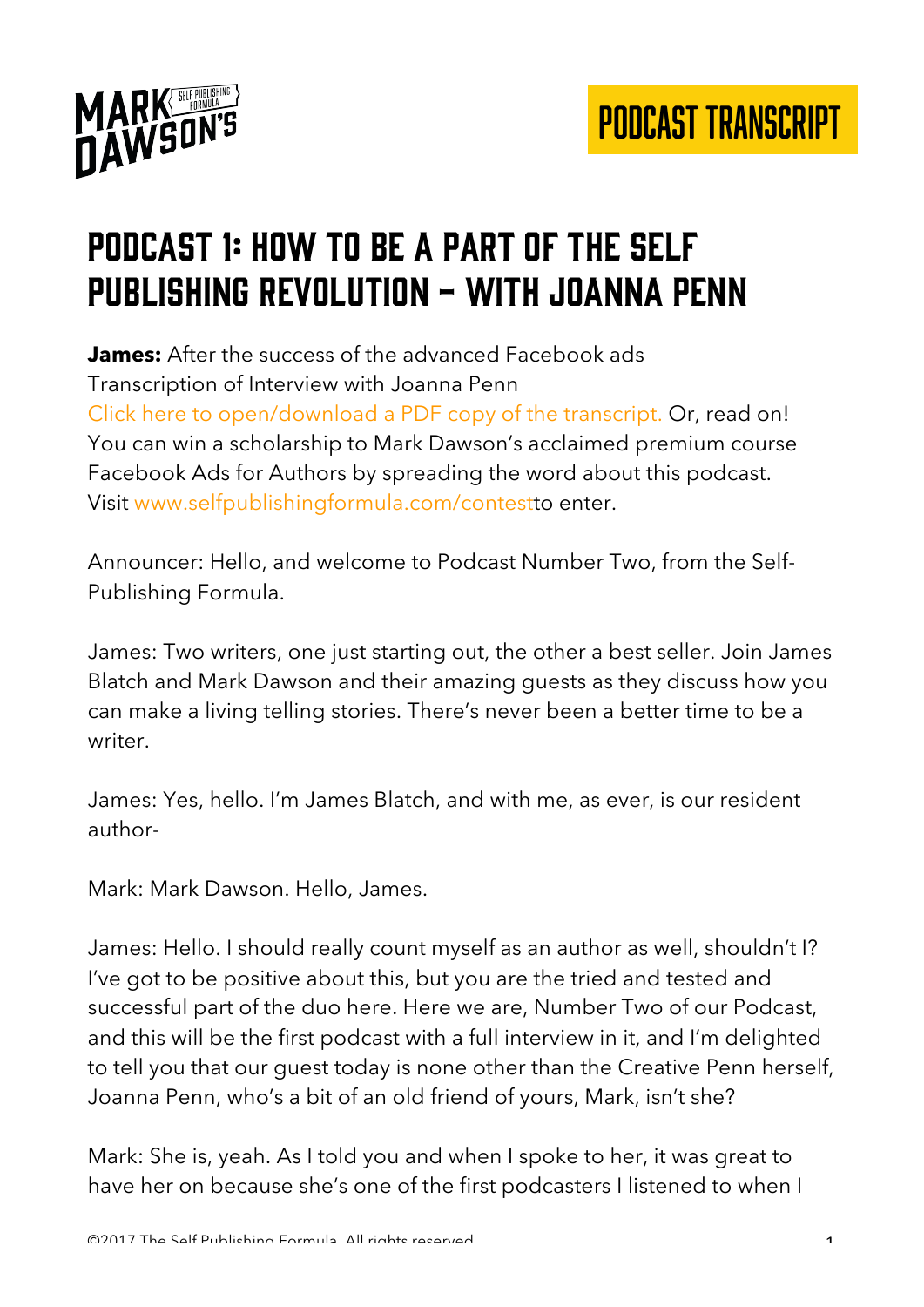

started learning how to do this stuff three or four years ago. She's got something like two hundred fifty or three hundred episodes, which, so you know, that's the thing to aim for, James.

James: Yeah.

Mark: No pressure.

James: We're at the bottom of that mountain at the moment, but we are climbing assiduously. One of the things I think we want to do in each podcast is have a glimpse into the working lives of us as authors, as how we're progressing and the things we've learnt this week and so on.Obviously, we weren't podcasting for most of this year, so we might do a bit of catching up for both of us.

Mark, I know you were taking a quite systematic approach to your work this year, aren't you?

Mark: I am. I've slightly in the past been guilty of, I'm very productive, but I think I could be more productive. One of the things I am doing now is trying to introduce a bit more, bit of a systemized system, so to speak, to try and get things moving a little bit more efficiently.

I'm staring right now at a big year planner that I've stuck on the wall of my study and one of the things that I'm doing, and this is helping loads and loads at the moment, is at the end of every day, just noting down the number of words that I've done. If I start working on any book on the first of the month, and I figure I can do 3 or 4,000 words every day, it's quite easy to extrapolate forwards and see roughly when I think I should finish that book.

If I put way markers or way points along each week, so on Friday, I might say, "I need to hit ten thousand words, twenty thousand for the next Friday," it enables me to make sure that I'm keeping in track with where I need to be and hopefully motivate myself by gamifying it a bit and demonstrating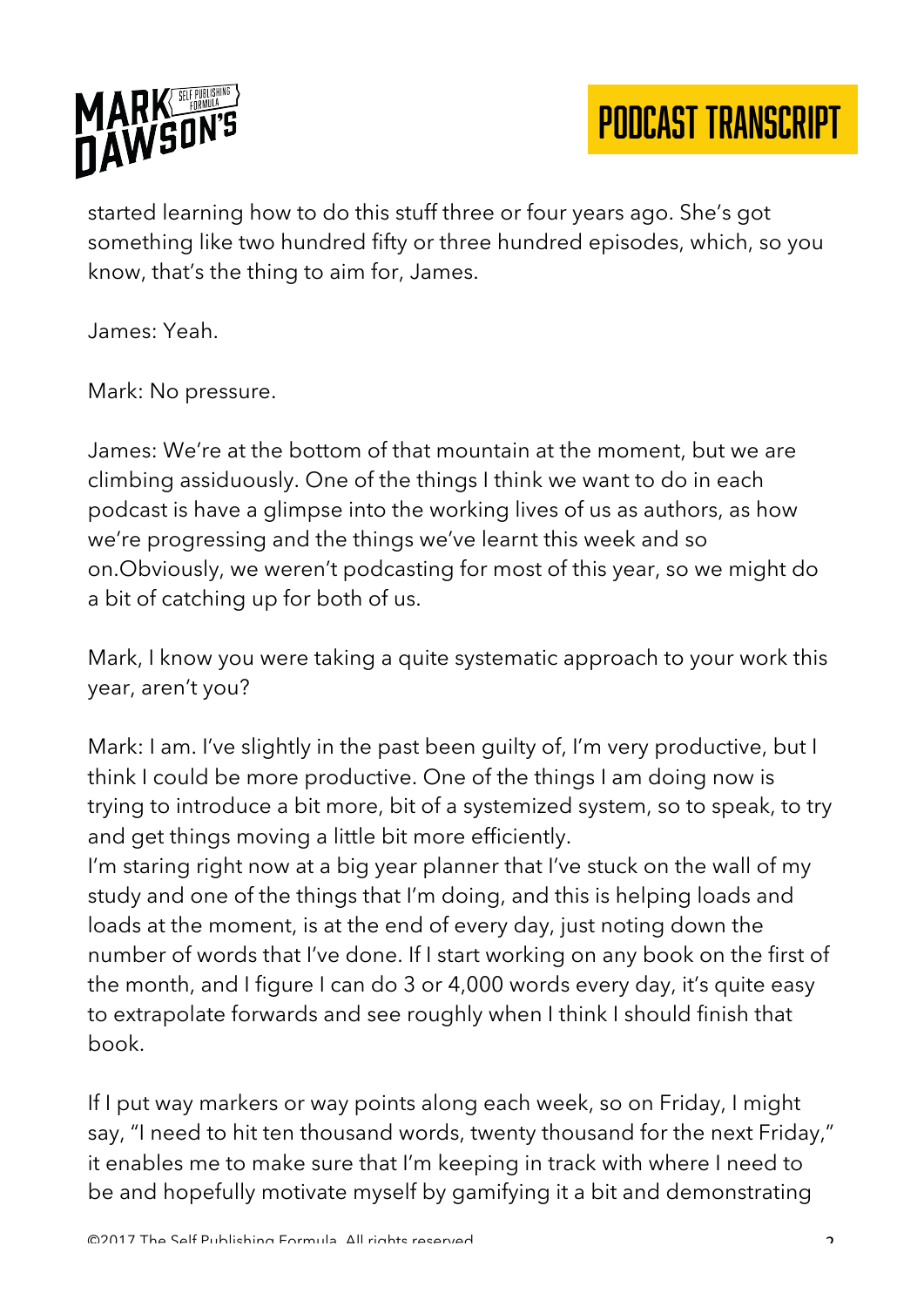

that I've actually got more words than I thought I would have at that time. That's working really, really well. It's keeping me really focused. It's making sure I get my bum in the chair, do the words every day. There it looks like I'm going to be about 10 or 15,000 words ahead of schedule tomorrow, which makes me very happy.

James: A good feeling. Everyone finds their own ways of these little tricks of the trade to motivate yourself. Some people just don't need it. They'll sit down and write and write and write. I think Joanna takes a quite, also a systematic approach. I've emailed her in the past about doing some things, and she said, "Well, I'm writing in the morning." She always says that, so she blocks off every morning, I think, and does her writing. In fact, it's quite interesting. In talking to her from the psychological point of view of emerging from the rather dark thriller writer to the bubbly, bright and optimistic Joanna Penn in the afternoon. There's two sides to her as will come out in the interview.

I don't have a systematic approach. I'm probably like a lot of authors who are getting going and haven't really worked out how that's going to work for me. I think your approach is very good, targets and knowing you're ahead of it or behind it, that's quite motivating.

I'm interested to know what sort of state your house is in when you write, because I often end up writing at teatime-ish for some reason because I just have a lot of work on a lot of things to do. I prefer to get them all done. Then I can feel I can write. At four o'clock, actually, my house is quite busy. Children are emerging back from school. The door gets opened quite a lot. Because it's writing, perhaps in my mind, I don't take it as seriously as work, as a lot of the other things that I do. How do you approach that, Mark? Do you write in a quiet, empty house, or you take yourself off to a café? What would you do?

Mark: I need a quiet house, so I suppose the starting position is, that is my work. If I had to, I'd do lots of different things. Podcasting is a new thing I've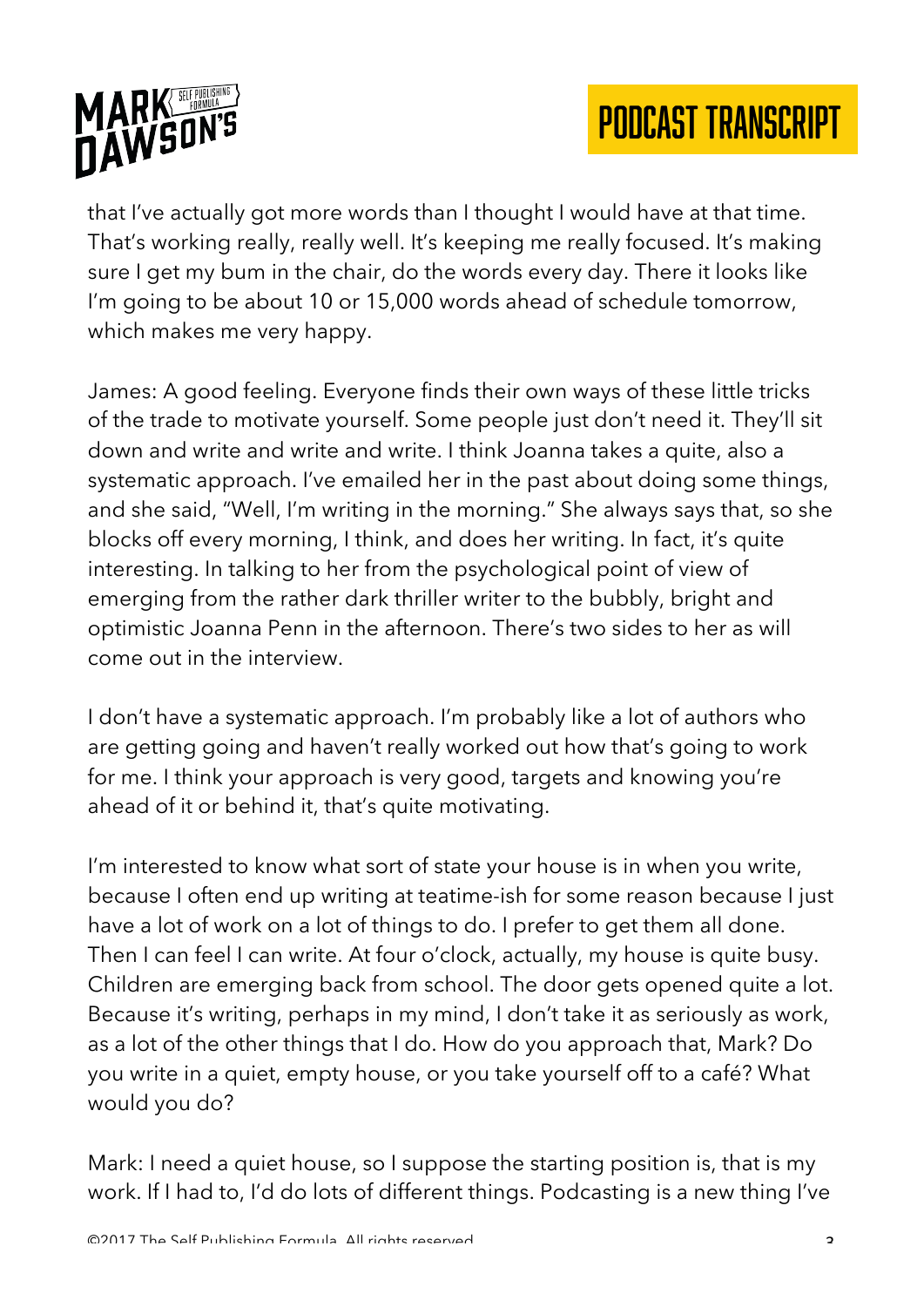

added to the slate. There's the course that we do. If you had to make me pick one, it would be writing. That is my work.

I tend to start working, I'm a morning person like Joanna. I'll start writing 8 or 8:30 most days. If the house is empty, because my wife's gone to work and the kids are at nursery, then I'll write in the study, which is where I am now, or if Lucy is here, or especially if the kids are here, then I will go somewhere else. I'll go into a café.

I'm quite well known around the cafes in Salisbury now. I'll put some noisecancelling headphones on. I'll listen to some white noise. Something I'm listening to a lot at the moment is a new website, it's called "Brain.FM" which we might talk about later, which is very interesting. All about brainwaves and productivity and that kind of stuff.

James: Really, what does it do?

Mark: Then I'll just sit down.

James: Does it play whale songs at you?

Mark: Kind of. Not whale songs. It is musical. It has beats. It's quite hypnotic. A lot of this is marketing BS, obviously, I suspect. I think there is something in just the kind of non-lyrical music. It puts you into a fuge state, if you're that way, just very, very productive. I tried it for a couple of days and I've managed to add twenty-five, thirty percent to my word count.

#### James: Really?

Mark: It could be a placebo effect, but at the end of the day, who cares? James: Doesn't matter, as long as it works, yeah. I'm fascinated by this, though. I want to hear some of this. We need to perhaps look at a couple of these on our future podcast.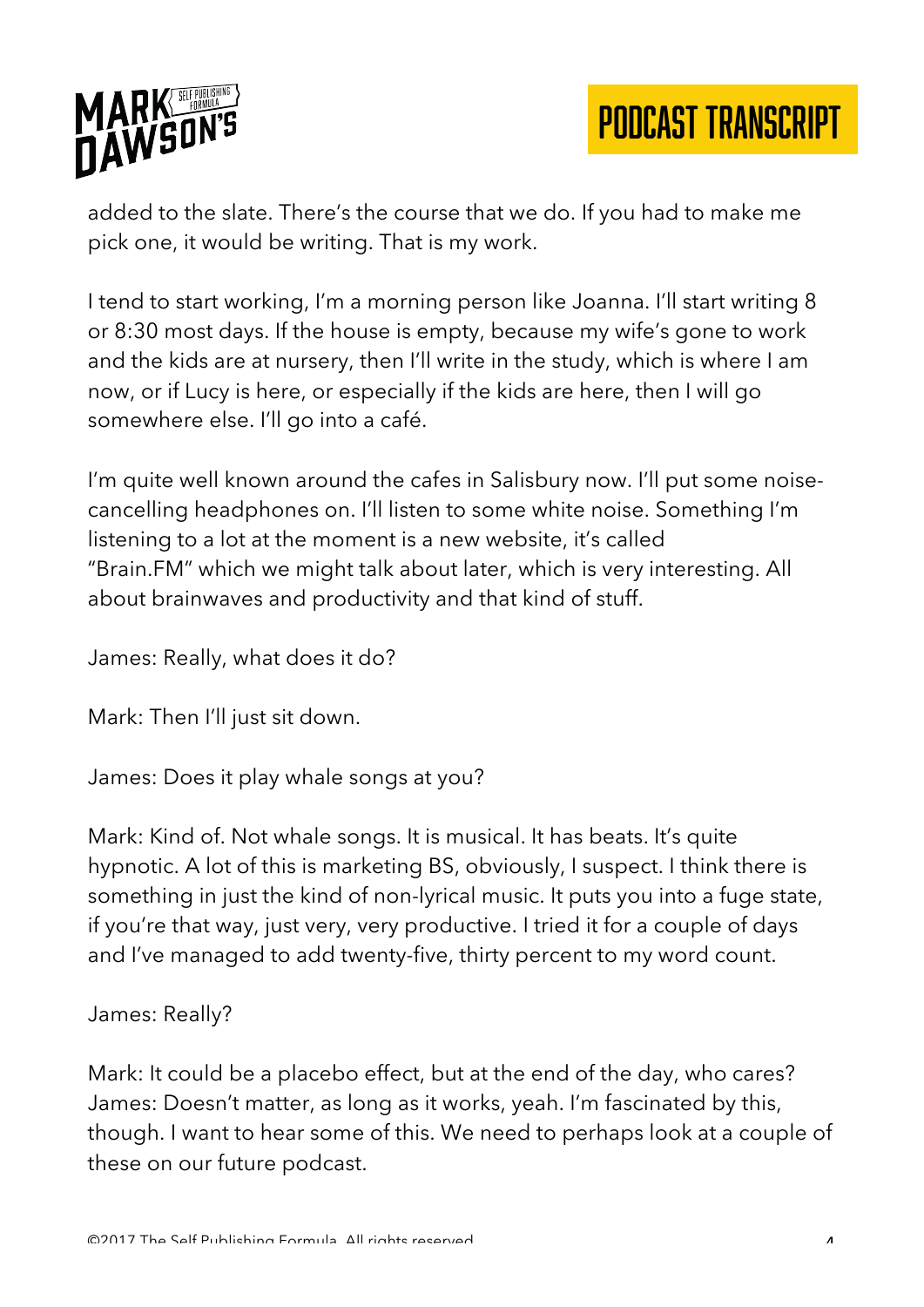

Mark: We will. I'm going to actually approach them and see if they'd like to come on and have a chat with us, because I think it's potentially really interesting for people who need that intense concentration, like writers do.

James: Are you going to describe their approach as marketing BS when we have them on as a guest?

Mark: Hey, I don't pull any punches, James.

James: No, you don't. That's the lawyer in you. One thing I wanted to mention quickly before we get into it with Joanna.

A bit of the state of the nation in terms of where we are with indie authors and the industry that we are in.

In February 2016, we had the latest report, the Author Earnings Report, and it was the one that caught a lot of eyes actually in the mainstream press as well, because it showed this really dramatic switch reversal of traditional publishing versus independent publishing, and indie had overtaken them, knocking on forty-five percent of all earnings now, and traditional publishing dipping below indie for the first time ever. That was such an important moment, wasn't it?

Mark: Massively important. The thing is, author earnings has been going now for two years, I think. I'd like to get Hugh Howey and Data Guy on the podcast a bit later on because I think, Hugh is amazing and Data Guy has got this fantastic grasp of the data.

What they're doing is casting light on something that indie authors have known to be true for a long time. We will talk about this ad nauseam, I should think, as we go forwards, but it would take an amazing deal now for me to consider selling the digital rights to any of my books to a traditional publisher, simply because, and I'm certainly not alone in this. I think I can sell them better than they can.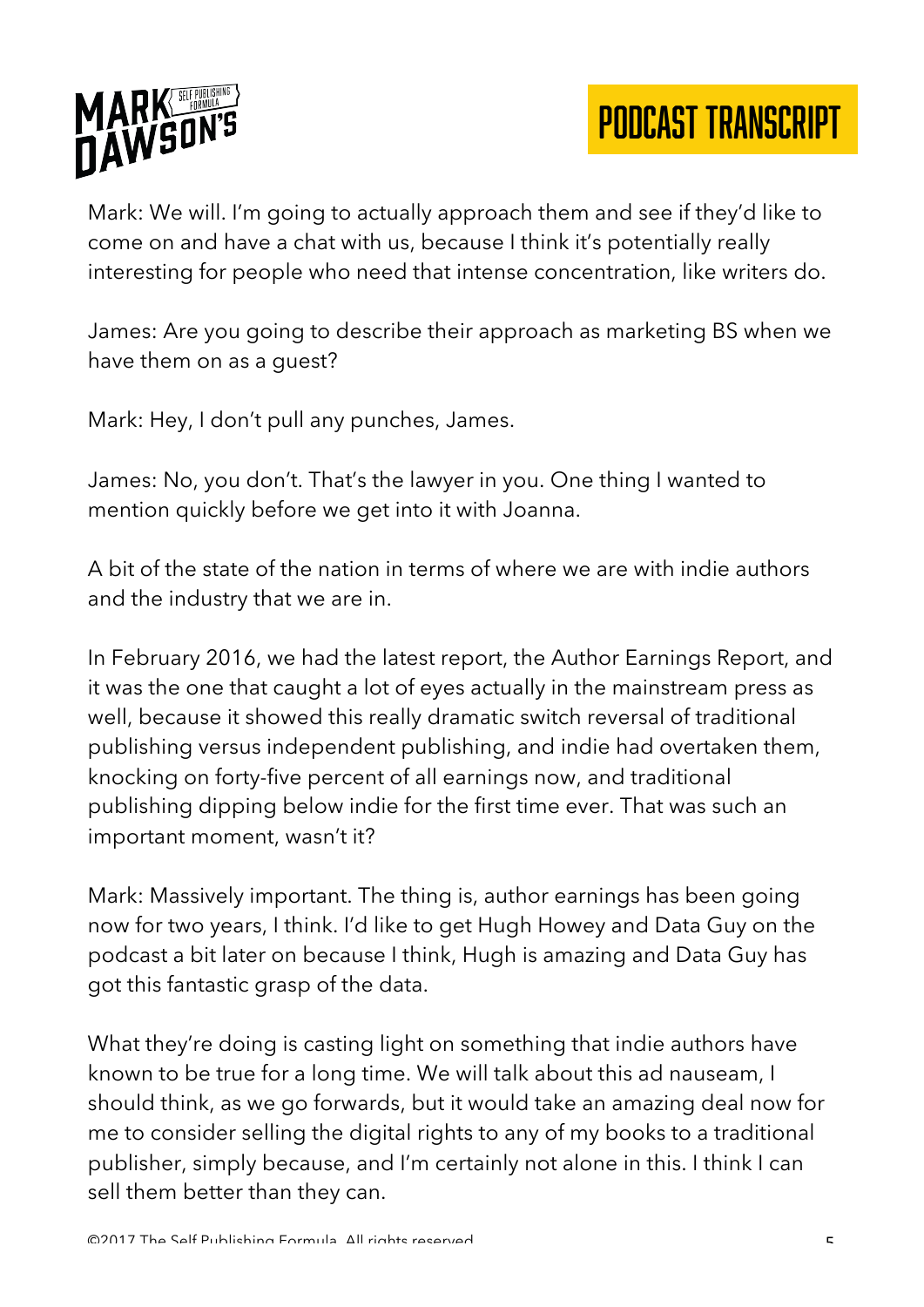

Then when you start adding to the end and things like, "Add seventy percent royalties as opposed to fifteen percent max, then another ten percent for your agent taken off," there are so many reasons now why the sensible authors are starting to make a preference towards self-publishing rather than getting someone else involved.

We've spoken about this before, and I think we mentioned it with Joanna. Vanity publishing these days is getting something on the bookshelves rather than what it used to be, which was having the arrogance if you'd like to think that you can go and print a book and sell it yourself without the seal of approval of a traditional publisher. It's just not like that these days. Things are changing so fast. It's one of the reasons why we wanted to do this because it's just so exciting to be an author right now.

James: One of the interviews we've got coming up was Maria Force, who said that more has changed in the past two years than in the previous twenty in publishing, and that is an accelerating experience of the moment. The good news is, you know what? There's money to be made. There are livings to be made out of them. Just look at those lines on the author earnings report. Just make sure that you are determined to grab a piece of that action for yourself.

Okay, let's get into this interview then. Jo Penn, delighted that she is our very first guest. It won't be the last time she appears on this podcast, but we're always going to be very happy to have her on.

Joanna Penn is a woman who probably doesn't need a lot of introduction to most of you, but I'm going to introduce her anyway because it's very impressive. A New York Times and USA Today best-selling thriller author under the pen name J.F. Penn with over half a million books sold in seventy-two countries and five languages. She's one of the leading lights in the self-publishing movement. Her podcast and blog, The Creative Penn, has served as the starting point for many authors as they embark on a self-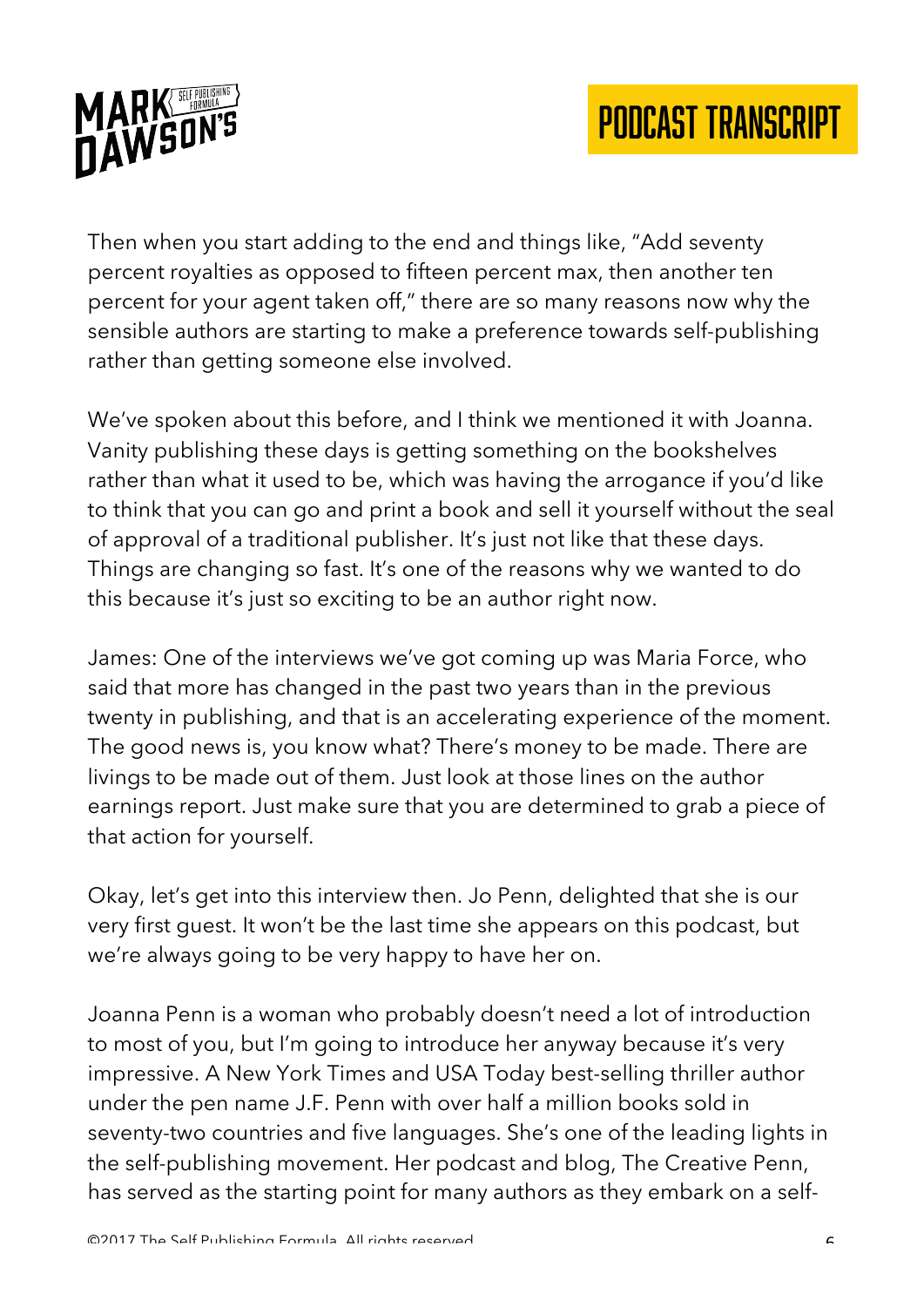

publishing career. She's got an amazing rapport with a large and engaged audience, very active audience, The Creative Penn followers, and she's seen as one of the most trusted voices available to authors today. Joanna, welcome to the Self-Publishing Formula Podcast.

Joanna: Thanks for having me! It's great to be on the show and thanks for the lovely introduction.

James: It's all true and I guess we've really just touched on what is a multifaceted life.

Can you give us a snapshot of what Joanna Penn does during the day?

Joanna: I like to describe it as I have two heads, as you mentioned. I am a thriller writer; this morning I was J.F. Penn and I was in the latest novel, and I basically don't talk to anyone. I'm plugged into rain and thunderstorms. J.F. Penn is very dark and stormy, basically.

Then Joanna Penn, the Creative Penn, is very much outwardly focused, trying to help people. I always wanted to be the British Tony Robbins. I like to inspire people with what's possible and I'm definitely a Pollyanna figure in self-publishing. I'm always glass overly full, but I did spend 13 years as an IT consultant in my previous life, implementing accounts payable into large corporates, which I think people will realize was a super boring job. I left my day job in September 2011 to make a full time living with my writing. It's certainly been a journey.

James: I bet a psychologist would have good fun with the dark and stormy Jo Penn being locked away and then the bubbly one coming out later. There's something going on there, but let's just push that to one side for the moment. Mark's with us, of course. Mark, I know when we've talked about Jo, we talk about somebody who's got a great barometer and an overview of the industry. You were asking a lot about the changes that we've seen.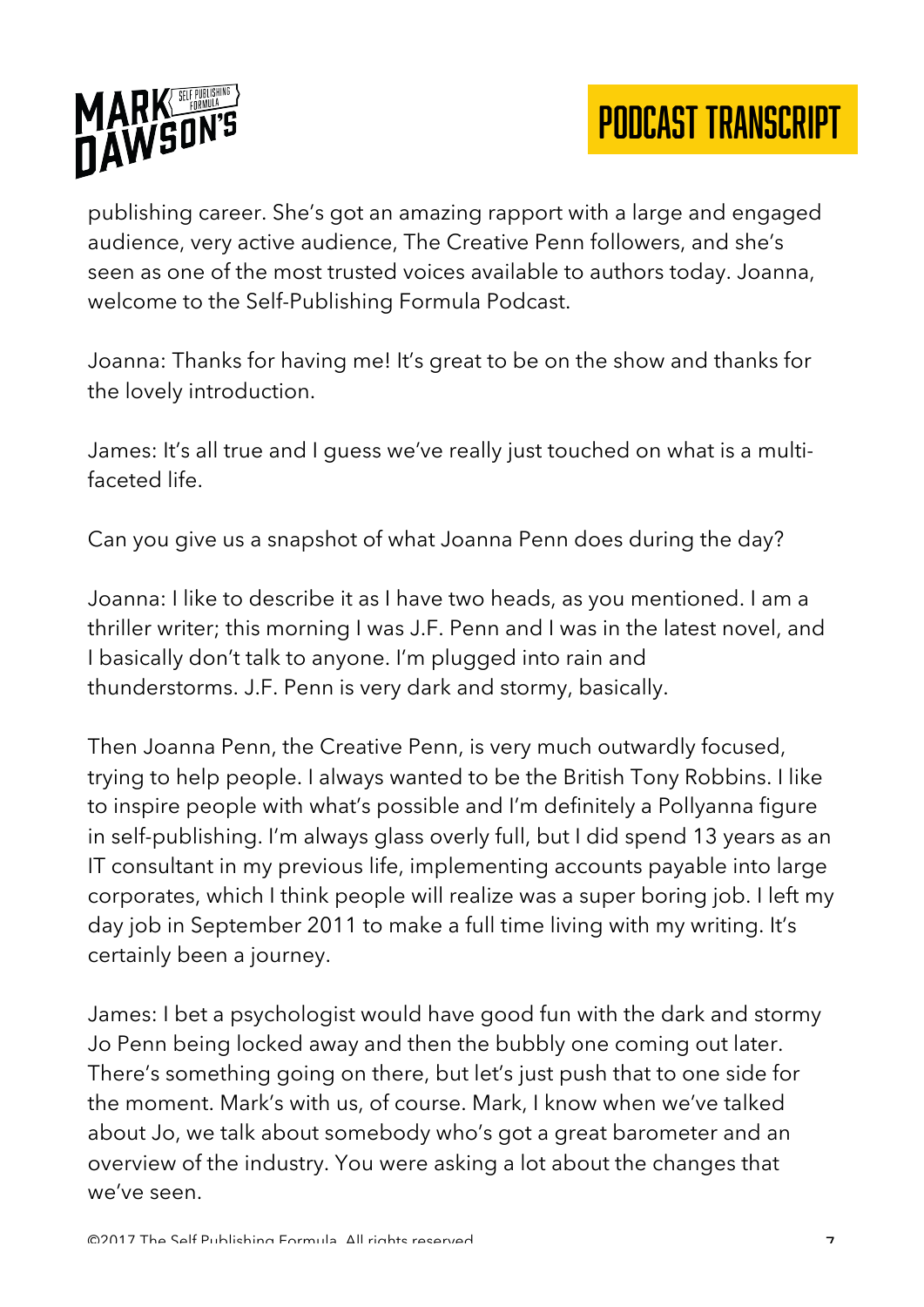

Mark: I thought that would be an interesting thing to talk to Joanna about because just as a kind of supplementary introduction, when I started selfpublishing four years ago, I suppose it was now, Joanna was one of the first podcaster I listened to, and I've probably listened to every episode since. It's a really fascinating and interesting podcast and a really great way to get information on things that are happening and also things that might happen. Jo's really forward thinking and has one eye on the future, which I find very interesting. I've got loads and loads of use out of all of her interviews. I've been on the show once and we've since become friends. Seems really weird since starting out all that time ago, now that she's on our podcast, which is really cool. I think it's going full circle.

James: Jo, why don't you give us an overview of the changes that you've seen since you began your blogging and your podcasting, when you were really getting under the skin of the industry. What are the major differences you've seen?

Joanna: Firstly, thank you, Mark. You are so sweet. I think what's great about the indie industry is it's very generous and everyone's sharing everything. I've learned a lot from you guys as well. That's one thing that hasn't changed. When I started self-publishing back in 2008, I was living in Australia. There was no international Kindle at the time. The word e-book just wasn't really used for a fiction novel. It was a two-hundred-page PDF that the internet marketing crowd was selling on website for ninety seven dollars and whatever. That was the extent of what e-books were at that point.

2008, I did what the old-school self-publishers did back then, which was print thousands of books and try and sell them through live events, through bookstores, that type of thing. Self-publishing at the time, I've always been very independent, so I actually looked at the publishing industry at that point and decide to self-publish because I couldn't stand how long everything would take.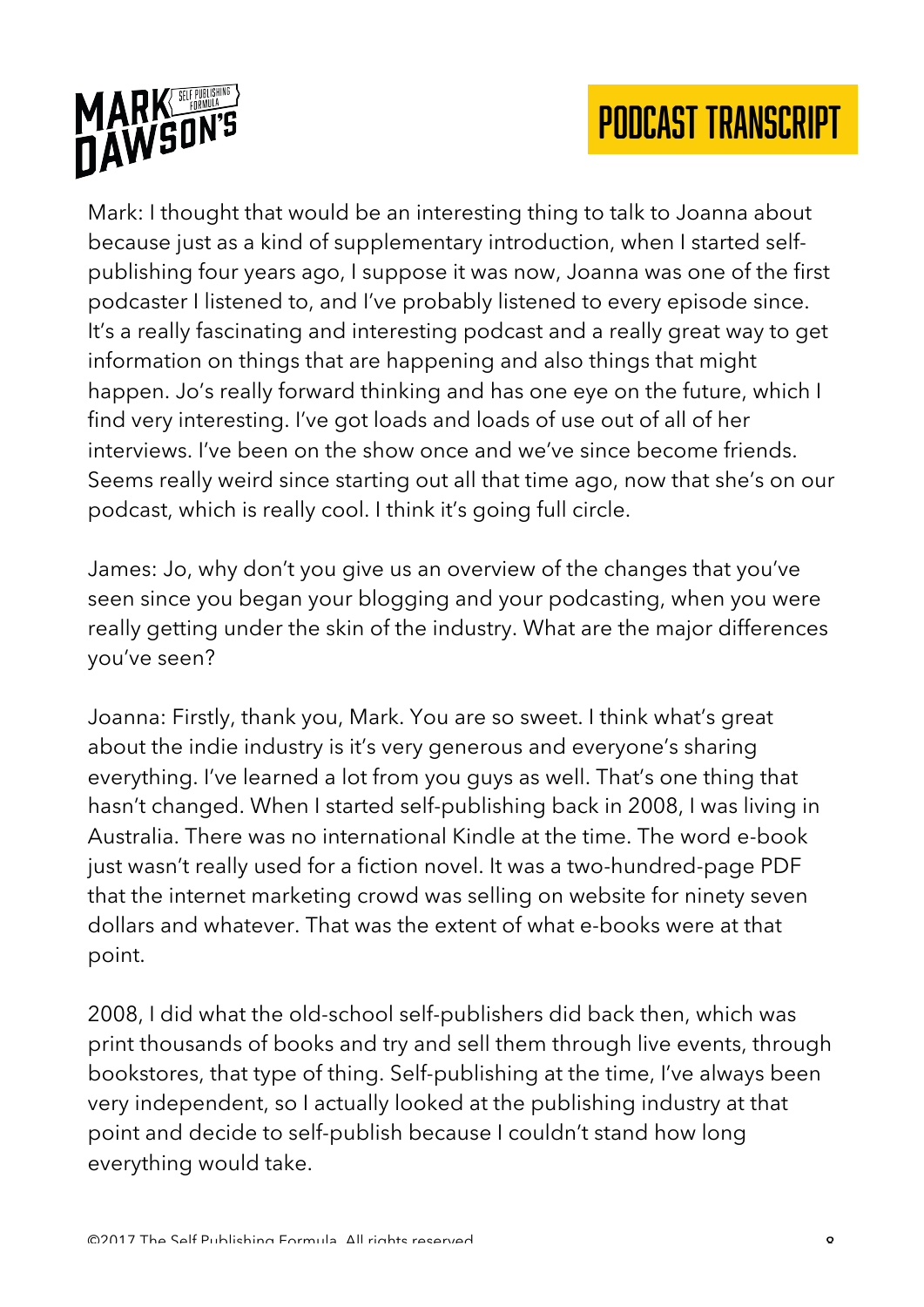

I made so many mistakes because back then. This was before Twitter or Twitter had literally just come out. Facebook was in its early days. The Kindle, then, came out later that year. The international Kindle, which I was able to buy in Australia, I was one of the first people to buy the Kindle, and to see the potential of this future. It really was amazing.

Back then, the stigma of self-publishing was still huge. It was massive. You only self-published if you were someone who couldn't get a publishing deal or you were a professional speaker who sold books at the back of the room, which I actually was at the time. That was fine.

In terms of what's changed, actually, even when I moved back to Britain in 2011, I remember meeting some people in the publishing industry here, and being treated in a bad way because the stigma of self-publishing in Britain has stayed a lot longer. I think, again, it has changed here pretty much in the last couple of years. We've definitely seen the opinion about self-publishing change. Even this week, Mark's been in Forbes magazine and all that, and we've seen this week, Meredith Wild, who is a selfpublishing success story, creating an imprint, being in the New York Times. The respect that is now given to successful self-published authors is completely different. I think that's probably the biggest thing that's changed.

Of course, technology. There was no Kobo. There was no KDP Select. I think what people forget nowadays is how good we have it. People moan, fair enough. Everybody has a bit of a moan, but seriously. Back in 2008, you could not have made an income doing this. A lot has changed since I first did this.

Mark: I think that's a really good point. It has changed massively, and I don't really notice that stigma so much anymore, and I'm serving ads to thousands of people every day now and get lots of comments on those ads, as you'd expect. I don't know whether it's just that people can't tell that the books are self-published or they just don't care anymore.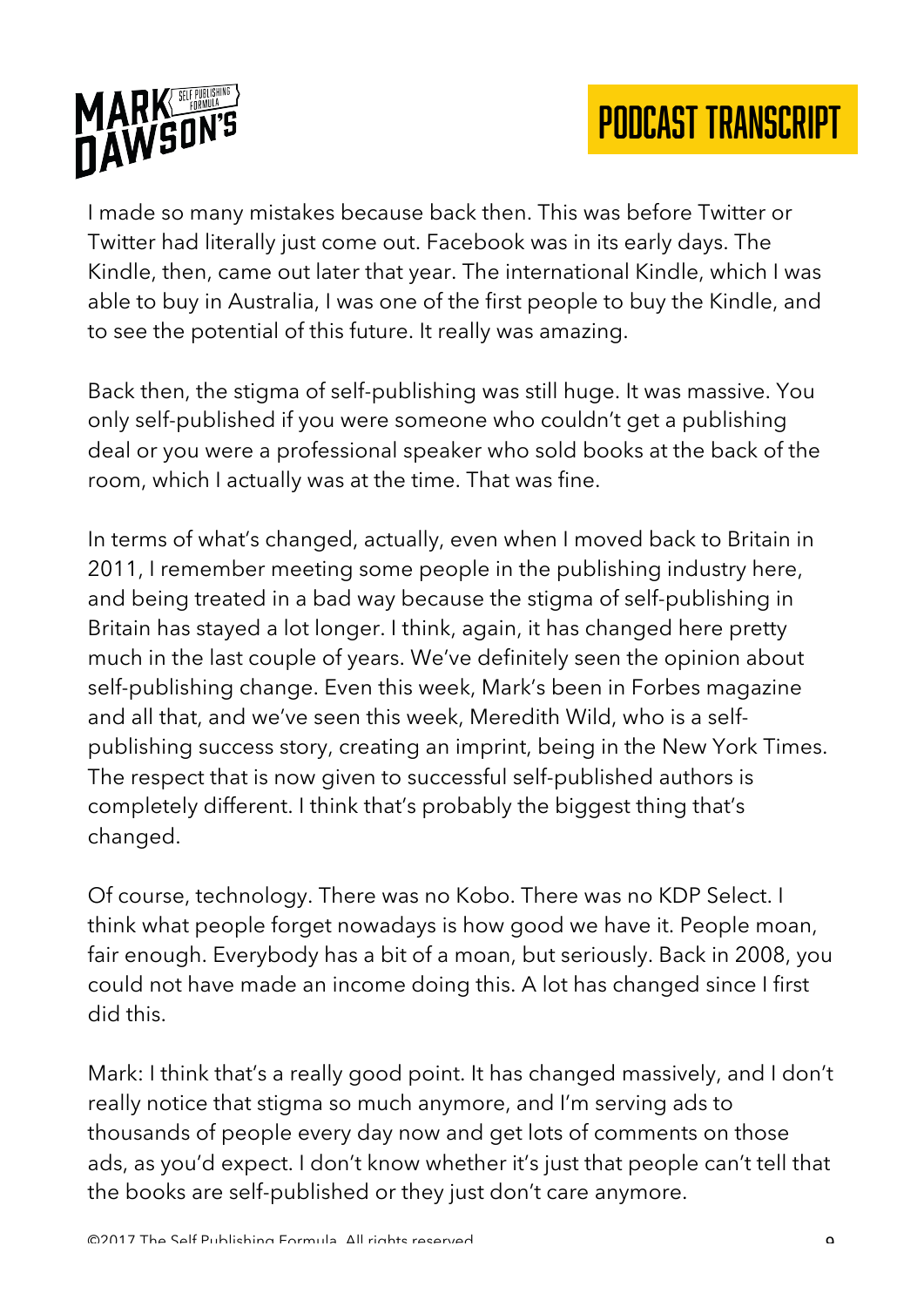



I haven't had any comments that I can think of in the last couple of weeks where someone has said, "Is this a traditionally published book or is it independently published?" I think it's getting into the stage now where it's about the story and the actual backstory behind that book was published is not so relevant as it was, maybe certainly 3 years ago, there was a lot of stigma, but I think that is going now, which is great.

Joanna: I don't know if readers have ever cared. Who goes onto Amazon or goes into a bookstore and says, "Oh, I'd like the latest Harper Collins." I don't know if anyone's ever done that. Maybe Virago, Prast, or a few of these very literary imprints, perhaps, but the vast majority of readers, I don't think have ever done that.

The author as brand name is one of those things I don't think big name indies have realized. If you can get your name into people's heads, then they will look for the next book.

You and I both like Lee Child. How many of his books, actual book titles, can people name? They can't. I probably, I think "Make Me" is his recent one or whatever, but basically people know Lee Child and they know Jack Reacher. These are the things, certainly, for fiction. And then for non-fiction, it's about, "Are you being useful?" If people type in, "I need to diet" into Amazon, do they get back the things that answer their problem? I think it's probably authors are so sensitive about publishers because we care. Most of the stigma and nasty comments you get are from people in the industry, other authors, agents, etc.

Mark: That's right. I think the phrase that I come back to quite often is "vanity press," and that's not necessarily something the readers apply to the books. It's something that the industry applied to people who couldn't get traditional deal. It's pejorative. It's suggesting that you're publishing something because you want to puff up your ego and all that kind of stuff. That is dying out and I don't hear that very much anymore. When I started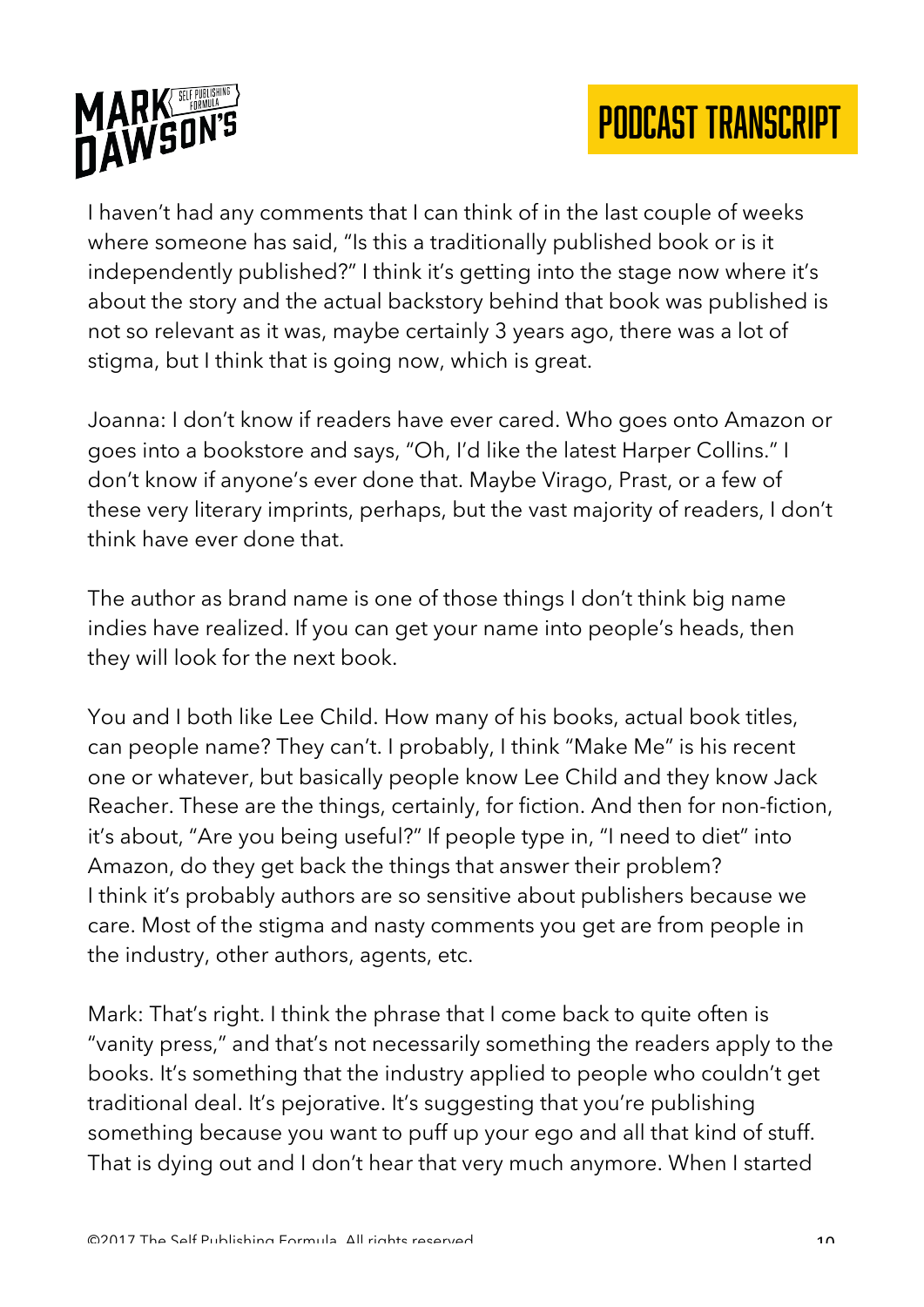

writing, again, after I had my hiatus, that was something that I heard much more often. That's great if we can get rid of that. That's fantastic.

Joanna: I just want to come back on the vanity thing because when people talk about vanity press now, I'm like, "Well, the biggest vanity press now is traditional publishing because why else?" It's really vanity and ego that makes us want Harper Collins or Penguin on the spine.

Let me just say, there is nothing wrong with ego. We all have it. We have to in order to actually publish books. I think that the vanity idea very much now is, "Why do you want the things that you want? Do you want to make a living? Do you want to be in a bookstore? Why do you want those things?" That should be the reason that people choose a certain publishing path. James: It's really interesting how quickly that's happened as well. A couple of years ago, I would see a colleague of mine who got a book deal and they're showing on Facebook their front cover, and I would think, "Well done you, fantastic!"

Now I look at them and I think, "Why have you done that? Why'd you sign that contract?"

Joanna: That is true. I would say, though, that it's almost like a shift that is changing by country.The US was certainly first, and I think I was very lucky that I was living in Australia in 2008. I was influenced by the American and very strong Australian blogging movement, internet business movement in Australia at the time. People like ProBlogger, Darren Rouse, Yaro Starak, Entrepreneur's Journey, and the Americans, because I had lost my English. I went to Oxford University. My mum was an English literature teacher. I lost the care about that type of thing. I stopped caring because Australians don't care. Americans don't care. Now England has shifted, but what we're seeing next is Germany, which is an incredibly literary culture. Germany is starting to shift. We're seeing some other countries slowly.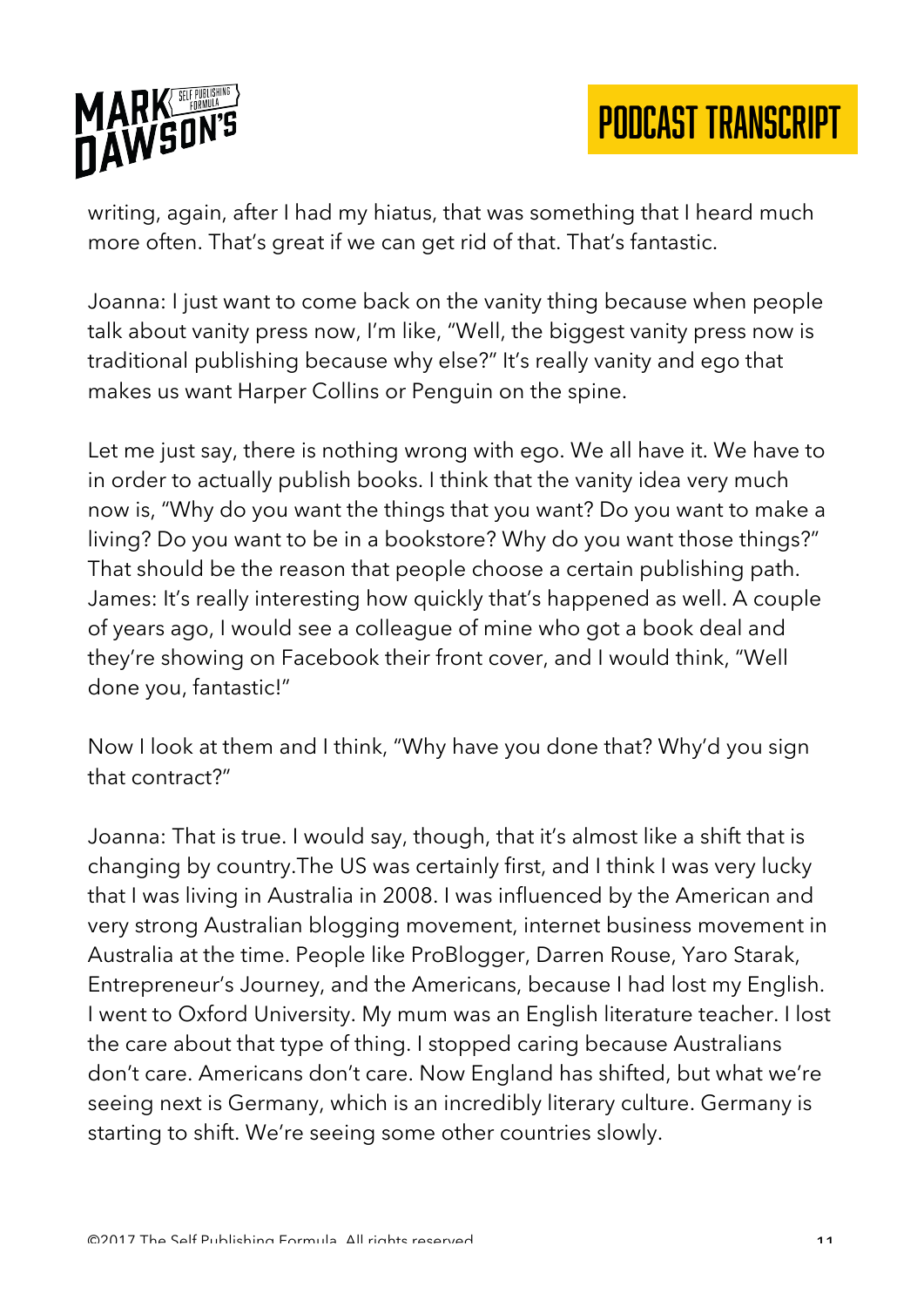



I was talking to a Nigerian author the other day. Nigeria is starting to shift. This is the wave that I see that will sweep across the world. India, the first self-publishing podcast in India, for Indians, has just started. This is the beginning in all of these other countries, and that's super exciting to me. James: Jo, you painted a great picture at the moment. I know that you and Mark are very focused on making hay while the sun shines and teaching others how to do that.

Here's a question, then, from somebody who's yet to publish their first book, i.e. me. How long will this last?

Joanna: It's crazy because I think this is only getting better all the time. Like I said, I've sold books in seventy-two countries. Some of those, I've sold two books. I've sold two books in Nigeria, for example, but I'm now emailing with one of my readers in Nigeria and learning about how people are reading in Nigeria. It's fascinating, and Kenya, and some of these Asian countries, some of the South American countries.

What I would say for anyone entering the market now is don't think it's all over. We've hardly even started.

There was a podcast that Amazon India did. They said – this was January 2016 – We are in minute one, day one, of e-commerce in India. There are two hundred million English educated English speakers in India who have money, who have smart things, who work in IT.

I think people's idea of what the rest of the world is, people get so obsessed with their local book store, but that's not the point. The point is that you and I, all of us listening, can sell books to this global market. As the streaming internet is rolled out, people shifting to reading on mobile, indies are so well positioned to sell in these markets because we can actually price specifically for those markets and still make a profit. I see it as only the beginning of the most exciting time that authors have ever had. That's how I feel.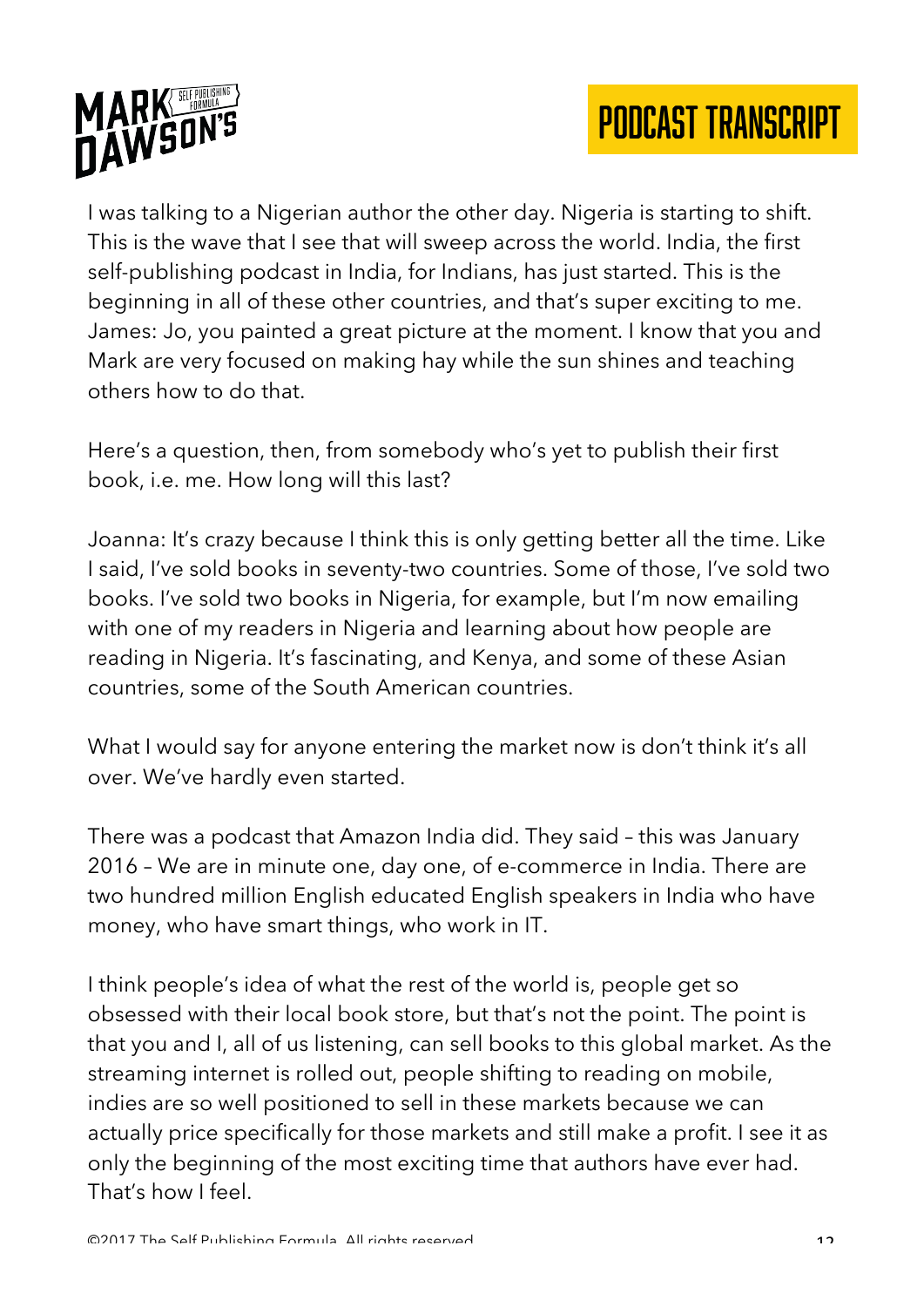



Mark: I agree. I always say when people ask, I think it's a golden age for writers, and readers too, because it's so easy to get stories out now and find new stories, new voices you wouldn't otherwise have heard. You hit the nail on the head with the global thing. That's pretty exciting for the book. China as well, big market just waiting for books to come along. It's a fantastic time to be doing this.

Joanna: I think it's even more important than that, like you said about new voices, talking to these Nigerian authors who basically said that they tried getting a traditional – These are British Nigerians, and we're all in England and we know we have a multi-cultural society – so these are British Nigerians, trying to get a publishing deal and being told that they already have an ethnic author on their books. I was just like, "Oh, that's so offensive."

Some of these authors, and in India as well, are starting to self-publish because their voices cannot be heard in the traditional sense. I heard about Wattpad, they're really good for YA books. They have a sub-genre of romances featuring Muslim women in hijab who just don't have stories told about the way that romance happens in those cultures. This is what I'm excited about too.

The publishers, for so long, have said, "This is what you're allowed to read. This is what you're allowed to enjoy, and we will only publish books that we think you should read." If the audience has shown that they love 50 Shades of Grey, they love all these different books, and that's why I'm excited. Also, you can find your target market anywhere in the world. Again, people listening, the human condition is the same. It pretty much is. Everyone loves people and has a family and all that type of thing. Stories cross these borders. I do think it's super exciting, and the tools that we're getting just get better every day.

James: We hear quite a lot of negativity about the internet and if you watch the news, it's often the dark side of it comes to the fore, but it can be an incredibly empowering and liberating force. It is an empowering and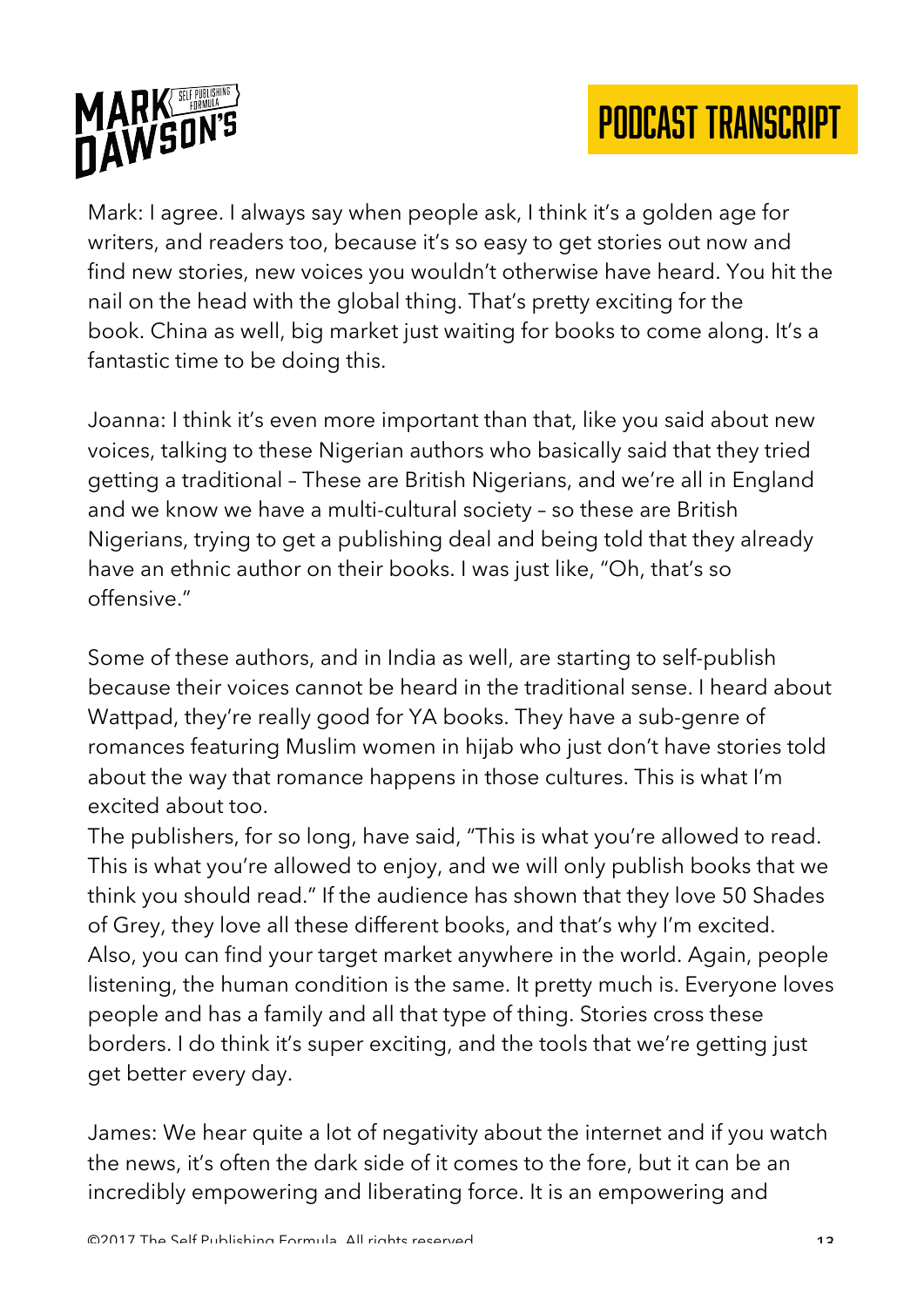# MARK

liberating force in the world, and it's changing the way cultures interact and the way we live our lives, which is great.

Joanna: I talk about social karma as well, which I think is something that's been massive for me. The energy you put out in the world is the energy you get back.

If you're reading terrible news, and it doesn't change anything, and if you're trying to be generous and you're helping people and you're being positive, the internet is a wonderful place. Sure, I get a couple of nasty emails occasionally and tweets and whatever, but generally, my internet, the place I live, is amazing. My readers are amazing, and you guys are amazing, and that's, I think, just because when I'm feeling negative, I don't share it. I try and keep the energy positive out there, and this doesn't mean it's all happy days, but we also have to work hard. I think trying to make the best of things is better than moaning all the time.

Mark: Yeah, definitely. I agree with that completely.

James: In terms of how have things changed for you, when you were, 7, 8 years you've been publishing now, must be, something like that?

Joanna: Yeah. 2008, yeah, so pretty much 7 years. As I said, when I started, I wrote a non-fiction book first and my intention really was to become a non-fiction author, professional speaker, which I did, but I also started a blog, The Creative Penn, about what I was learning along the way, because I fell for some of the biggest ripoff merchants around back then in terms of print thousands and thousands of books and have them all end up in the landfill and a number of other things like paid compilation books. A lot of the things that are still around today, and which is why I'm so passionate about teaching this stuff.

Another thing, and you'll like this. I spent about six months learning how to do press releases. I got really good at press releases. I got onto national TV. I got in the national press. I got on national radio, and I ended up selling about a hundred books. That's when I started learning about internet marketing.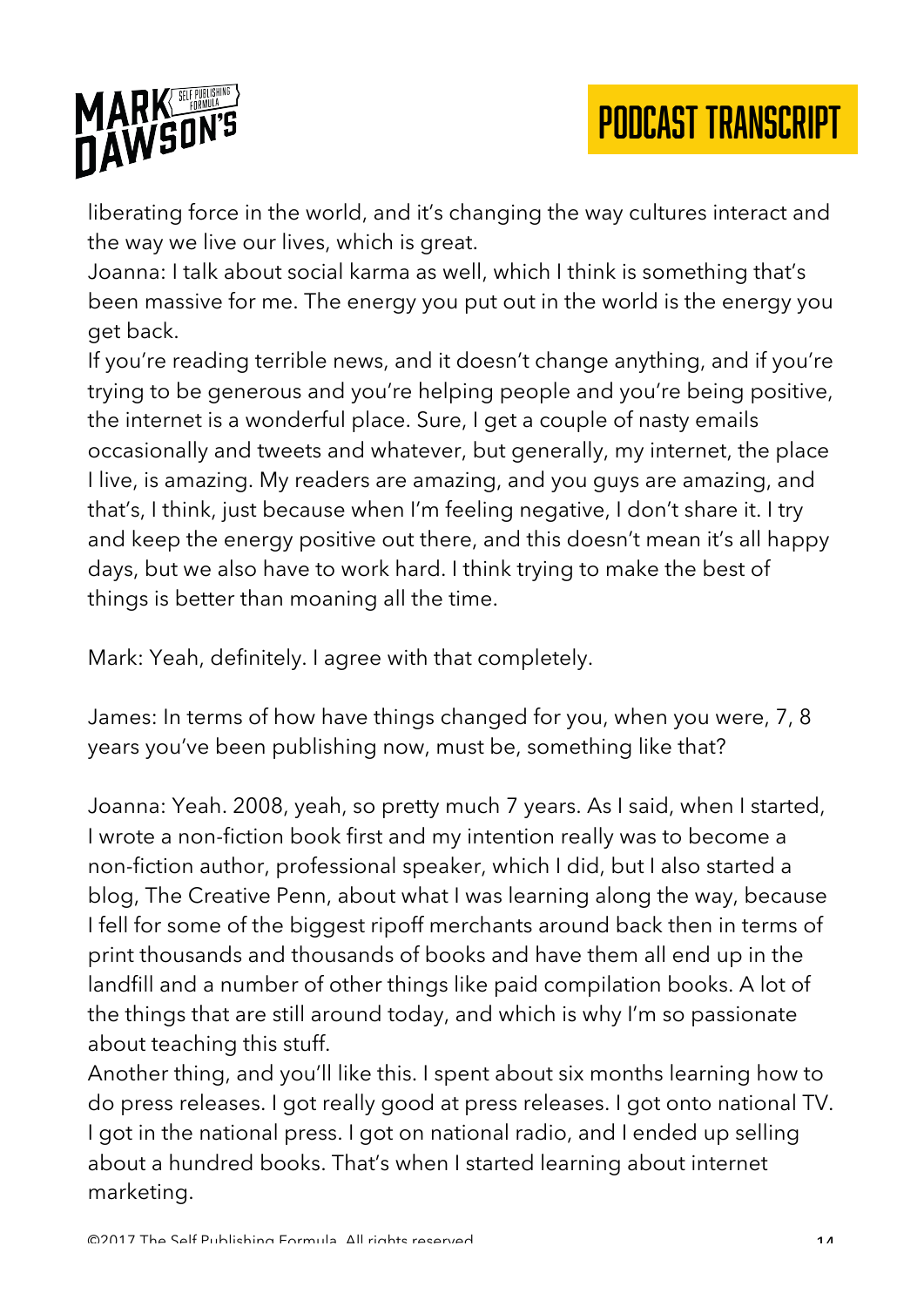



What's changed is as I've blogged, and this is something, if people want to write fiction and they don't feel that creative, by blogging, I was able to release my voice. I was able to get used to putting things out there in the world, and if I hadn't had a blog and a podcast, I don't think I would have written my first novel, which is the thing that's really different. Of my book income, sixty percent is fiction, forty percent is non-fiction. I'm just writing the twelfth novel and I still have seven non-fiction books, but I want to write more and more fiction and I think the non-fiction, I won't do so much of that going forward.

That's what's really changed. I guess also excitingly, I was able to hire my husband out of his day job.

### James: Yay.

Joanna: Yay, last year. Now we've got a family business and that's really exciting because when I left my job in 2011, he was still doing the corporate grind. It was great to be able to do that, and that is a result of all of these things. I do say to people when they ask about that. That's not with one book. That's with seventeen books and a blog that's been running for seven years and a podcast and all the income streams that I've been building up for years have made a mature business. Most businesses at seven years should be making a decent income. That's the way I look at it.

Mark: Just the same for me. It took me quite a long time to get to a position where I was able to leave my job, too. In case you get authors asking you how many books would it take for me to be able to do that, it's unlikely to be one or two books. Some people manage that. People like Andy Weir, although he had been writing on his blog. He was reasonably quick out of the blocks. Other people look at people like Hugh Howey. Hugh had ten books behind him before he wrote 'Wool' and that was the one that broke out.

I think it is really good advice is to be prepared to be patient, and write the next book. That's the best advice that I am able to give new authors when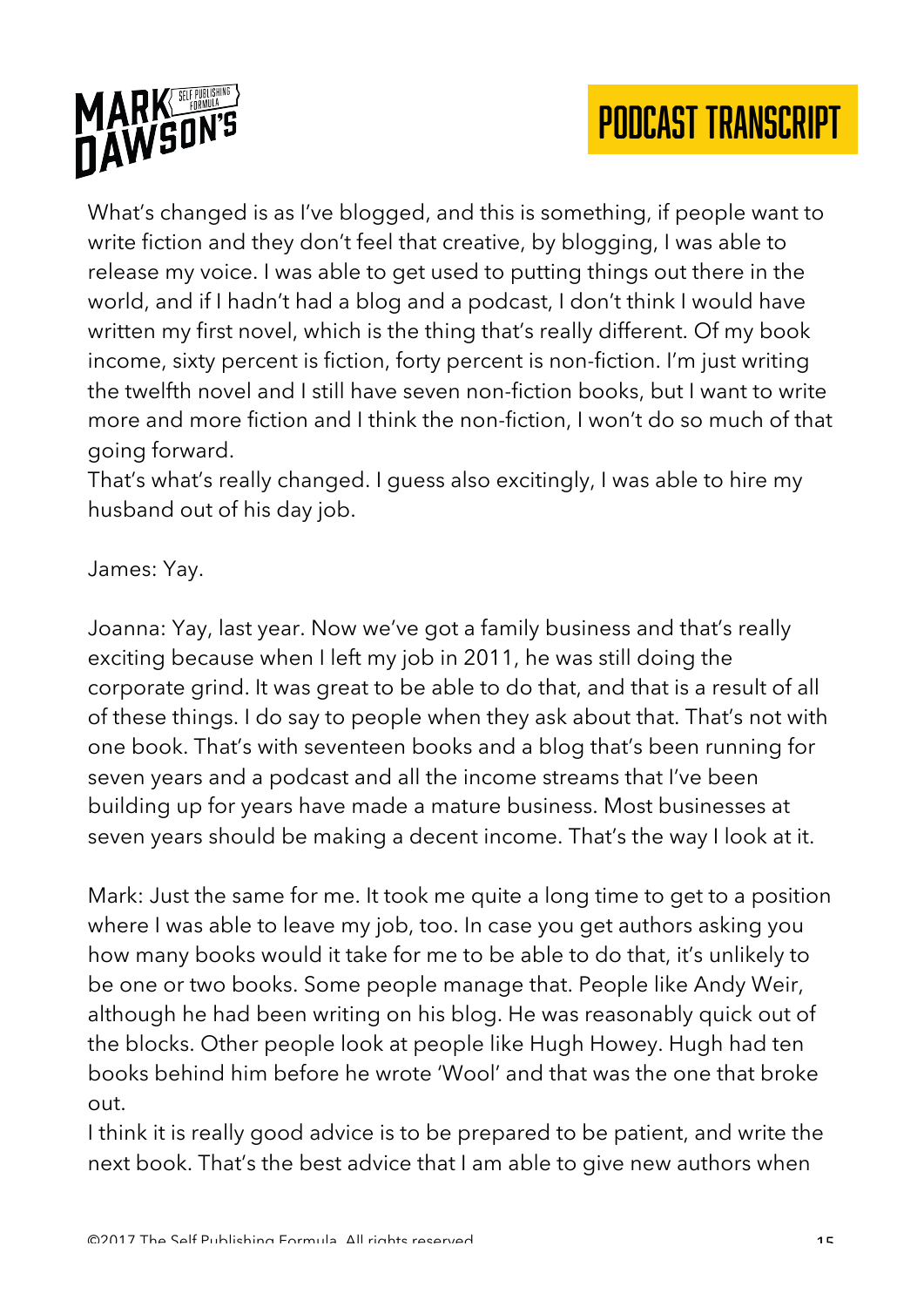

they ask what they should be doing once they've written the first book, is just keep writing.

Joanna: You can't build a business based on a lightning strike. Andy Weir is a great example. You can't attempt to do an Andy Weir. You just can't. Also, sometimes it's a zeitgeist. Look at Gone Girl, was a zeitgeist. Hugh Howey, love the guy, but he didn't build a business like say Bella Andre or Bob Rafisi or Liliana Hart have crafted at building a business. One of those books took off massively and things happen.

When that happens, what's so brilliant if you have lots of books as Hugh did, as you say, is if you have other books, you will sell a lot more. If you only have that one book and you haven't even done something like put a sign-up to your email list at the back, you can get very upset. You hit number one on Amazon and you only had one book. That spike is going to be pretty short-lived, basically.

Also, the other thing I say to people is how valuable is anyone in the first year of a new job? Whether you're a teacher, whatever you are, a lawyer? How valuable are you? You're just not. In year three, still not really. Year five, you start becoming more valuable, and by year ten, you should be one of the top in your industry if you've stuck it out, because many, as you and I know, in the writing industry, most people don't even make it to one book, let alone make it to ten years honing their craft and writing more and more books. That's what I think.

I also love to learn from people like Dean Wesley Smith and Kristine Kathryn Rusch, who have been 40 years in this business, now are hybrid authors, obviously, that have been writing as a living for that long and have seen all the ups and downs and I just read everything that they put out because I want to learn it from people who have that kind of longevity.

James: Can I just take you back a fraction, Jo, talk about the non-fiction books?

It is a fairly frequently asked question when I talk to other self-publishers, is somebody who writes non-fiction, they look enviously at people turning out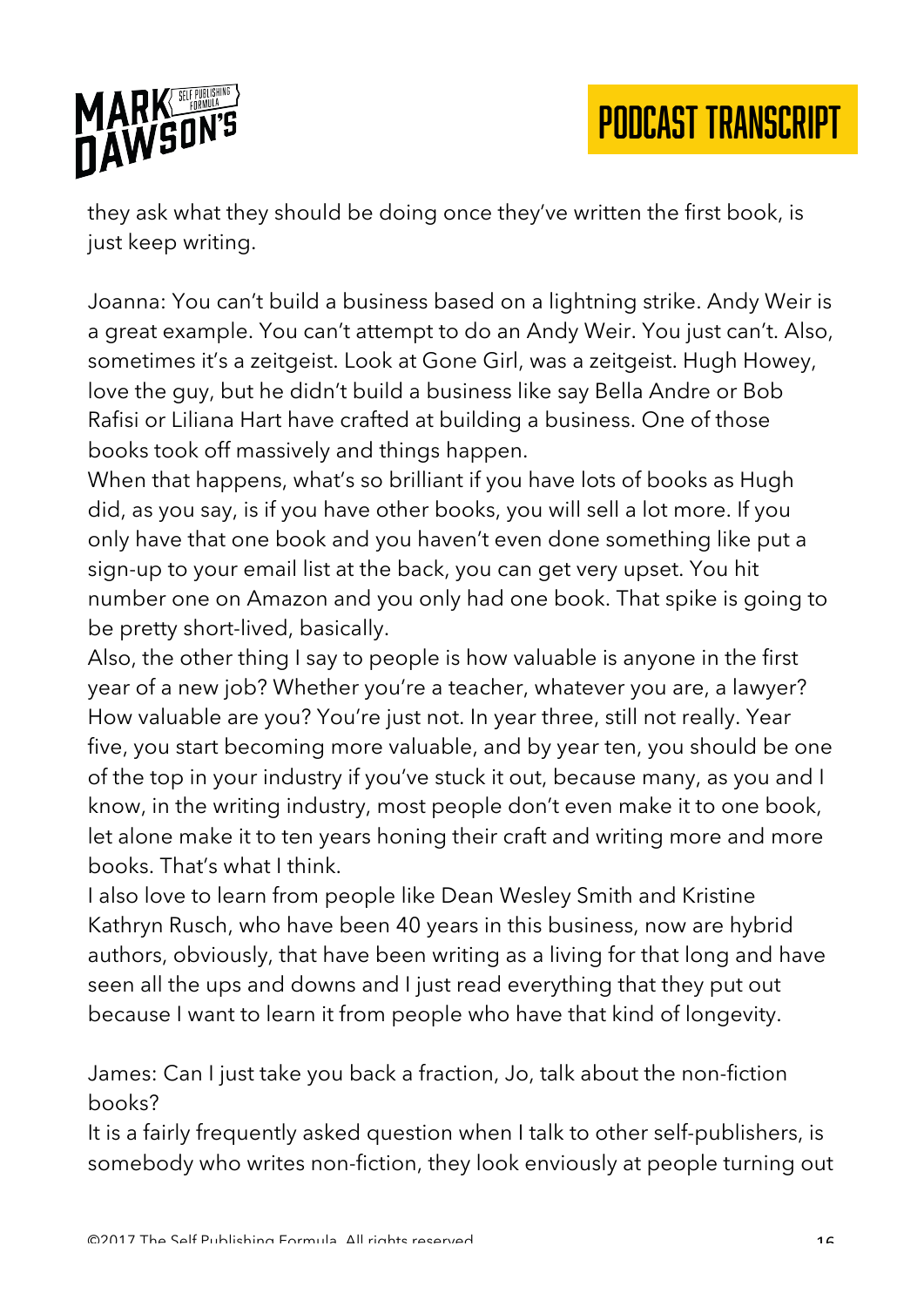

thrillers and romance novels, and they ask the question, "Can I do this? Can you make money? Can you make a business out of it?"

Joanna: It is much easier to make a business with non-fiction. Fiction is super hard. The thing is with non-fiction, most non-fiction authors have other products, so someone will put out a book and they will have a course off the back-end that is much more pricey, or they're a public speaker. You're going to find that most of the best-selling business books, bestselling non-fiction books on Amazon, those people don't have many books. They will have a consulting business, a speaking business. Some of those guys getting twenty grand, a hundred grand for speaking or running a consulting thing with a company. I would say with non-fiction, most business models around non-fiction rest on having higher priced products around them.

If you want to make money from non-fiction alone, you have to follow the same model as someone like Steve Scott, S.J. Scott, who made, I think he put out publicly that he made half a million dollars last year with purely non-fiction, but Steve has 45 books. If you actually do the sums on that, he's still making about the same as I am per book. He's just got a lot more. That's the thing, and Steve focuses on volume and co-writing and that type of thing.

Yes, you can, and that's the same model as most fiction authors are doing. It's volume and putting out a series and that type of thing. With non-fiction, and then, I span both. I would say to people, "If you can avoid doing both, then do, because you do end up splitting your time and your personality into these two things." I'm really happy with my non-fiction income. What's amazing is every December, I make a massive stack of money on print books of non-fiction. Print sells in non-fiction so much more than fiction for indie authors. That's interesting. It also has got me every single speaking gig I've ever had. I've never pitched for speaking. This year I'm speaking at the Digital Commerce Summit in Colorado, which is for CopyBlogger, which is one of the goals of my life. It's so amazing, and that has purely come from the blog, the podcast, the non-fiction side of things. Yeah. Absolutely, much easier to make money with non-fiction.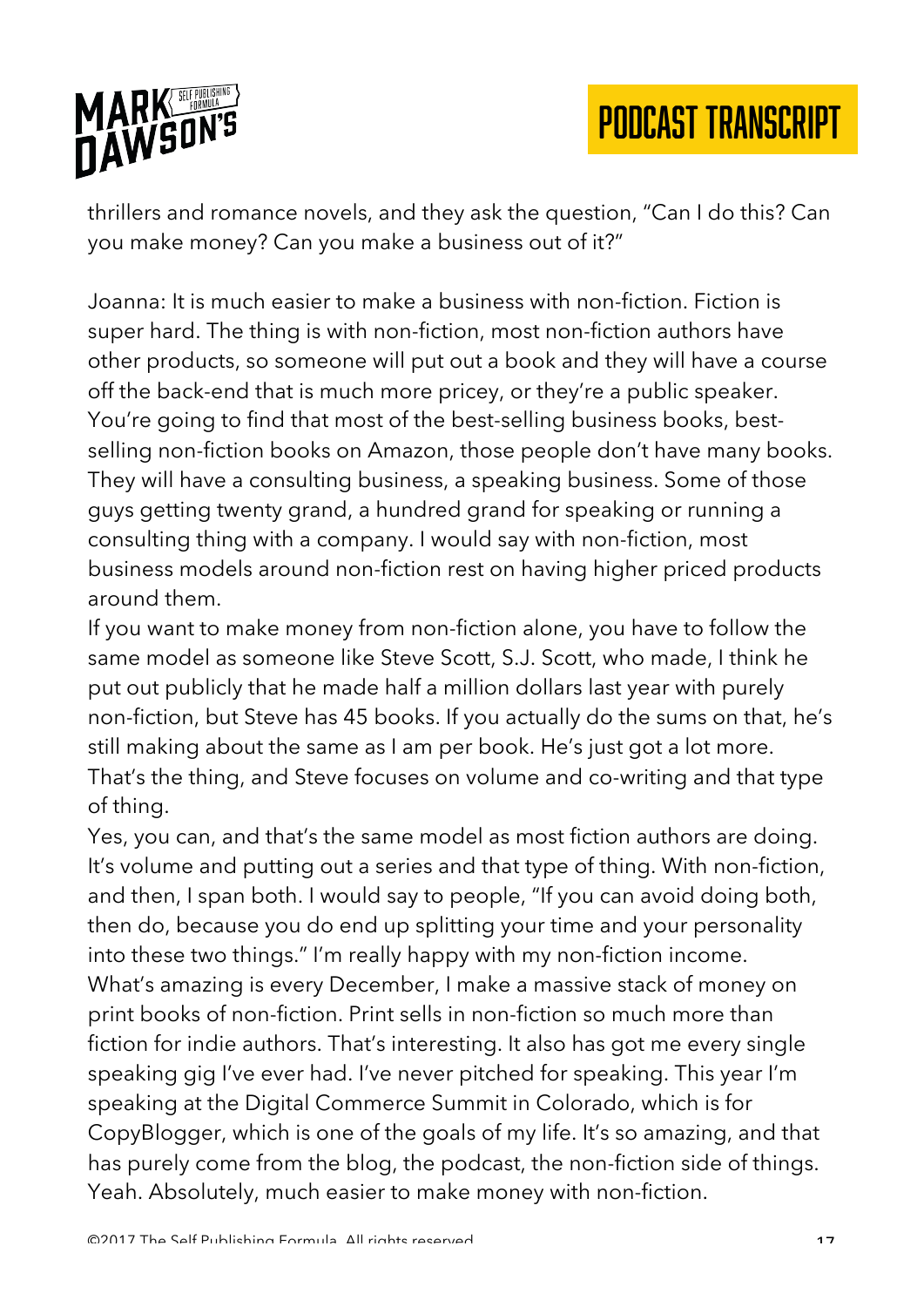



Mark: What would you choose, if someone said to you, "You can only do one?" What would you go for?

Joanna: I really couldn't choose, Mark, because I've been through this. Especially when I met you and I saw what you were doing, before you did the course, how well you were doing with your fiction. I knew, and you basically said, "I just focused." If I could just focus, if I canceled my podcast, if I canceled The Creative Penn, if I put all of this energy, if I stopped speaking, if I put all this energy into fiction, I would do so much better with my fiction. That's got to be true because you get what you focus on. By splitting my time, I split my focus, but I wrote a blog post about it. It's "Plato's Chariot," which visually was a Roman chariot or a Greek chariot with a black horse and a white horse. The dark horse is that darker side and the white horse being the light. You have to have the two of them running in parallel in order to be happy. That's kind of how I feel. I need to teach people and help people, and I feel that when I write fiction, I almost feel it's selfish. Fiction is so what I want to do, whereas non-fiction to me is helping other people.

You're now, you're not writing non-fiction, but you're producing non-fiction content, so you're starting to split yourself. You've made this choice too, haven't you?

Mark: Yeah, absolutely. I think the motivation is similar. It's very nice to be able to show people things that work that I've been able to develop to work very well. It is nice to be able to do that. Honestly speaking, it's pretty good in terms of the income as well and it is something that you can charge a little bit more for than a book, obviously.

If I had to choose, I would certainly choose the fiction. I think it is a bit selfish. It's something that I love doing. I think I'd do it even if someone said to me, "There's no prospect of ever being able to publish a word again," I would still write just for myself because I enjoy creating those worlds and creating characters and conversations and that kind of stuff. We're very fortunate that it's something that can run in parallel.

James: From an outsider's point of view, let me just say that I think both of your worlds, the reason your non-fiction is valuable to people and works so well is because of your fiction, because you have that proven ability to do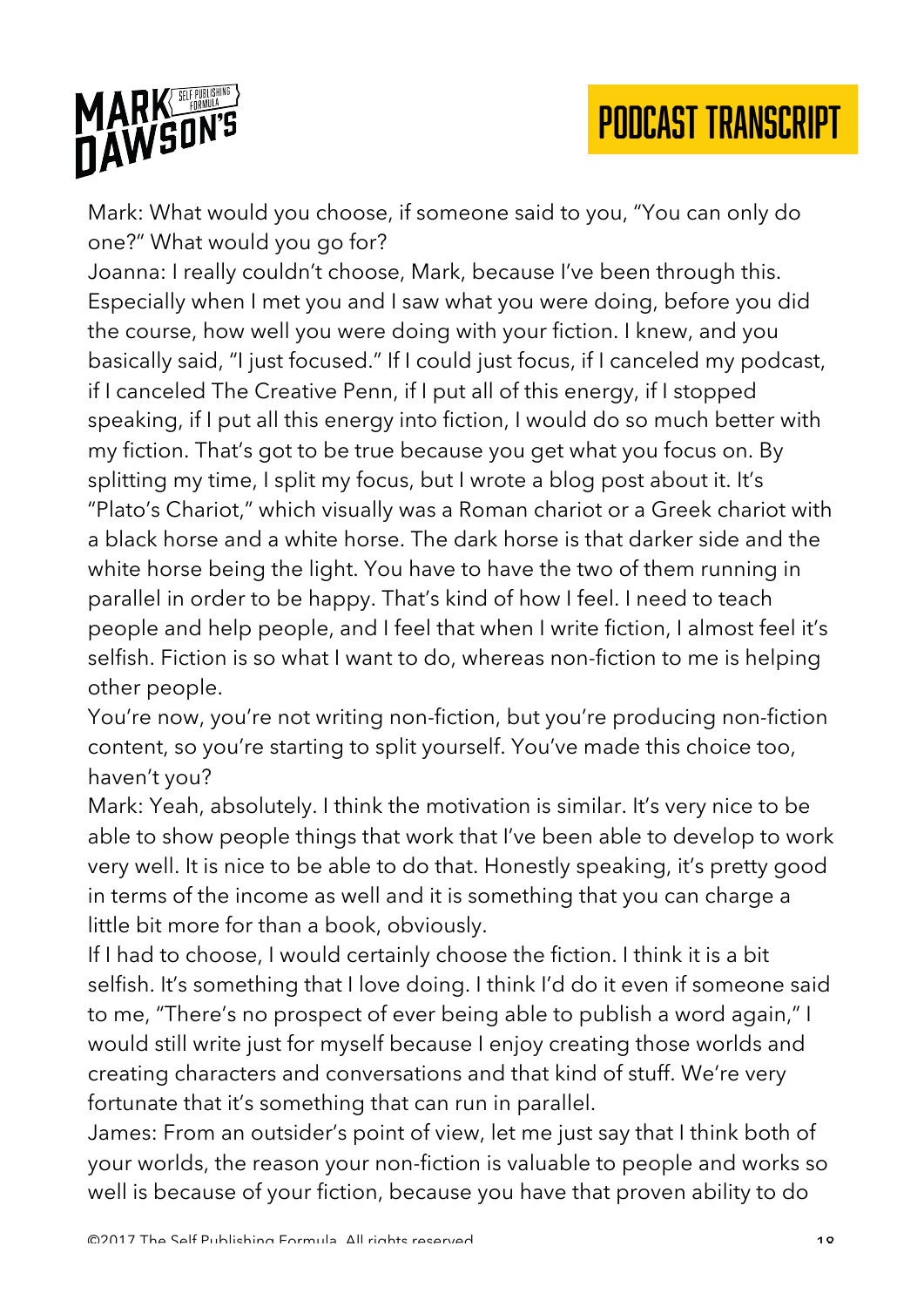

that. That then gives you something to talk about that's a value on the other side. They do work in synergy. You both have this idealistic dream of being on the beach, just knocking out novels, but from my point of view, please don't do that. Just keep putting out the non-fiction because that's where the rest of us learn.

Joanna: Thank you, and I hate beaches.

James: Oh, okay.

Joanna: I'm a workaholic, actually.

James: And you lived in Australia?

Joanna: Yes, I know, it's crazy. I lived in Brisbane, Australia with Queensland Beaches, but no. You spend a lot of time inside in Australia, or you just die from skin cancer.

The next non-fiction book I'm working on is going to be around the author mindset. It's funny because I also do write my non-fiction books based on what I need to learn myself. When I wrote the first edition of "How to Market a Book," it was because I had just spent eighteen months, two years, learning about what marketing was, because my degree is in theology and I have a second degree in psychology. I needed to learn marketing, so often the easiest way to learn something is to teach it. That's how I write my books.

When I wrote "Business for Authors," it was because I needed to structure my own business in such a way that it was running well, so I thought I would just write a book about it. I think that's a good, and I think a lot of people could do that, and non-fiction can be a palate cleanser in between novels, especially if you're finishing a series or finishing one book in a series, and you want to do something a bit different.

James: Before we lose you, Joanna, can we just drill down and get a little bit of detail from you? The world changes a little bit and the marketing and you've been a trailblazer over the years.

I wonder, what do you think is hot at the moment? What techniques are working? Where should we be focusing?

Joanna: For non-fiction, because I presume there's non-fiction people listening, I still find content marketing to be amazing. When people say, "Is blogging worth it?" Blogging, podcasting, is still speaking, etc. Putting out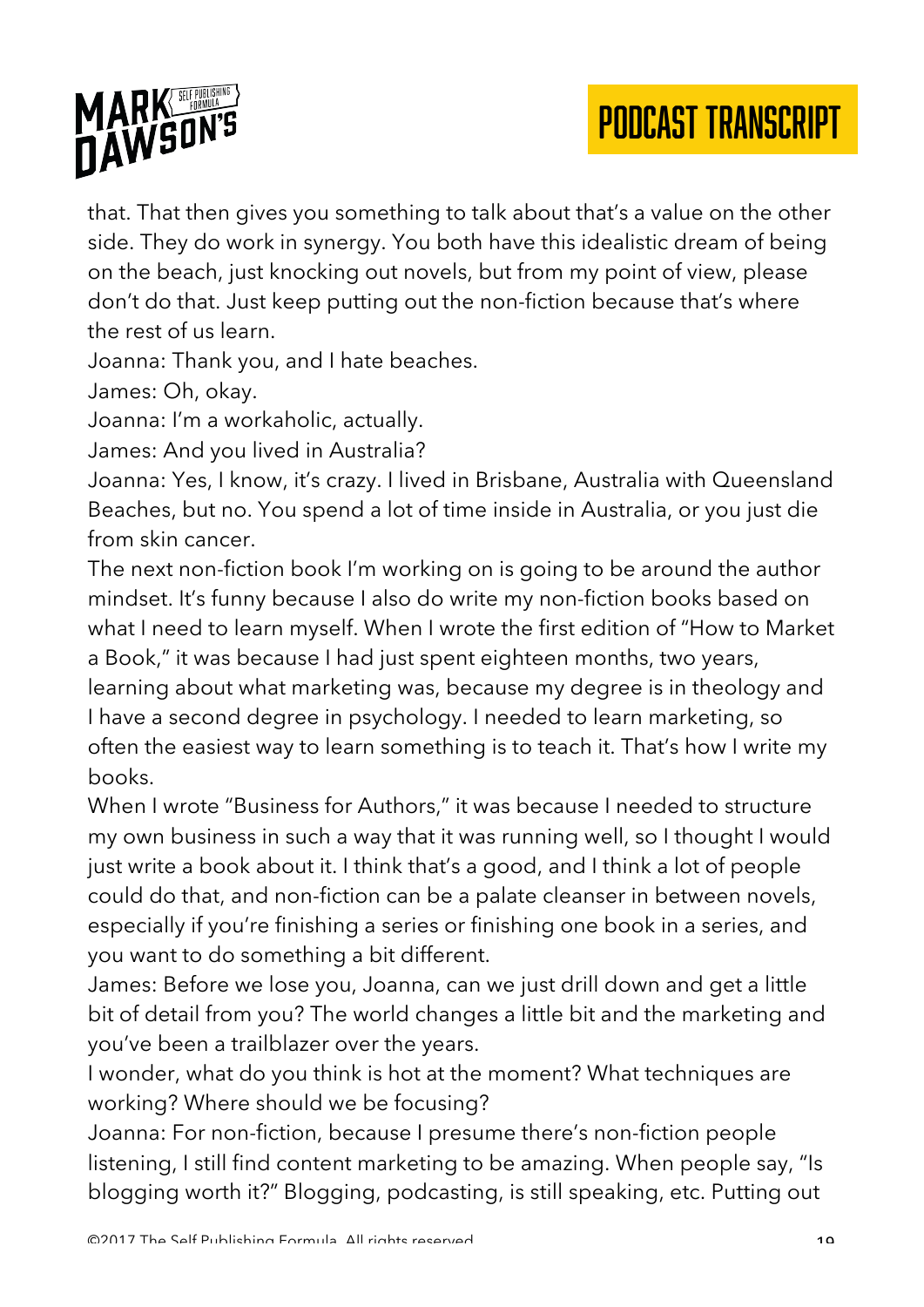



free information in exchange for people, either to come to your website or to click something and give them your email, is amazing.

The number one traffic source for me is Google SEO, which I don't pay for, and I don't mean I pay for SEO. It's Google organic search. That's huge. For non-fiction for me, I continue to do everything I do and the income just goes up all the time because I keep putting out content. It's free in terms of money, but it's not free in terms of time.

I would say right now, podcasting is just massive. You guys obviously believe that too because you've started a podcast. In terms of me as a consumer, I read barely any blogs now, and I listen to about seven different podcasts as well as audiobooks. I've noticed my own preference shift to audio, which I think we're seeing the same shift in books as well. I think audiobooks are only going to continue growing, and which we've seen with Amazon announcing its expansion in that area, too.

I just wanted to give a hat tip to content marketing for fiction as well because, of course, Facebook ads are brilliant, but if people are just getting started and they want to give it a go, your own content is content marketing for fiction. If you put a book out there for Permafree, which I have my first in series "Stone of Fire," I still get downloads on that every day. I'm not in KDP Select. It's also really good on the other platforms, so iBooks and Kobo and Nook, which do have special promotions on first in series for Permafree. If you have an email signup there, you can get traffic. You can do email marketing, all based on having a Permafree book. It doesn't cost you anything except time, so I would always say to people that yes, if you have three books in a series, it's great to try a Permafree first in series, and then you can do paid traffic to that. You can do Bookbub, you can do other things, but that will actually start people through your series.

We need to keep learning from each other, and nobody has the premium on all the information. I think this is a real importance around being an indie is things change all the time, and you have to be learning from all different sources, and don't just dismiss what some people might say because it sounds crazy. Start paying attention, and I think that it's so important to pay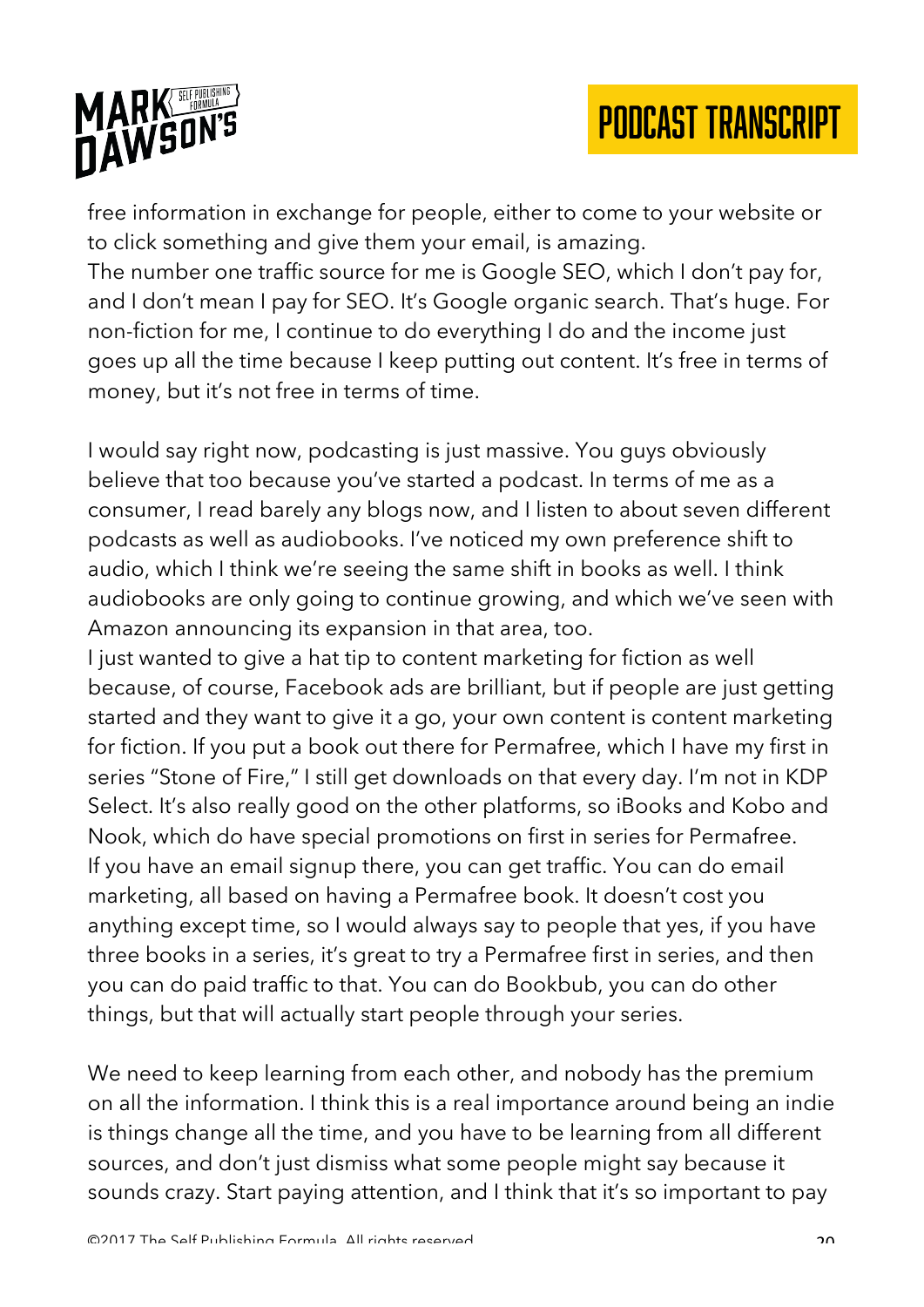

attention to these different things. I listen to the Sell More Book Show with Jim Kukral and Bryan Cohen, and I quite often get ideas from authors that you might never have heard of who've tried something new. It's so brilliant to keep learning and finding out about this stuff, so thanks for trying that, Mark, and I'm glad it was good for you.

Mark: It's good so far.

James: Good. Jo, Mark has a load of questions, most of which we haven't got to because the conversation has flown all the way through as I knew it would, but there was one question I thought would be really useful for a lot of people to hear your answer to, which is:

What single piece of advice would you give yourself if you could go back and talk to yourself as you were starting out?

Joanna: I think it's going to depend what type of person you are. We mentioned ego earlier. I want the subtitle of this author mindset book to be "Massive Ego and Chronic Self-Doubt," because that chronic self-doubt, I think we still all have it. I think whatever writers say, they still feel that every time, but we become more used to how that feels. I think at the beginning, it took me years to write a novel. I probably wanted to write a novel when I was about five years old, and I didn't write one until I was 35. I still care very much what people think, and that holds me back sometimes. It holds me back from doing crazier stuff.

It was my fifth novel, "Desecration," where I finally stopped self-censoring my writing. Telling myself back then, it would be, "Stop caring so much what people think. Write this scene or write this book and don't worry about how it's going to be perceived in the world." That is very difficult. In fact, the book I'm writing right now, "Destroyer of Worlds," there is a scene in it I'm actually quite worried about in terms of some religious extremists, but then in terms of marketing, possibly if you get banned, it's a good idea. This kind of self-doubt and there's too much that stops you from writing, can be crippling. That's the advice I would give myself is really, "Look, just don't self-censor. Get that first draft down and edit it later, but stop caring so much what people think."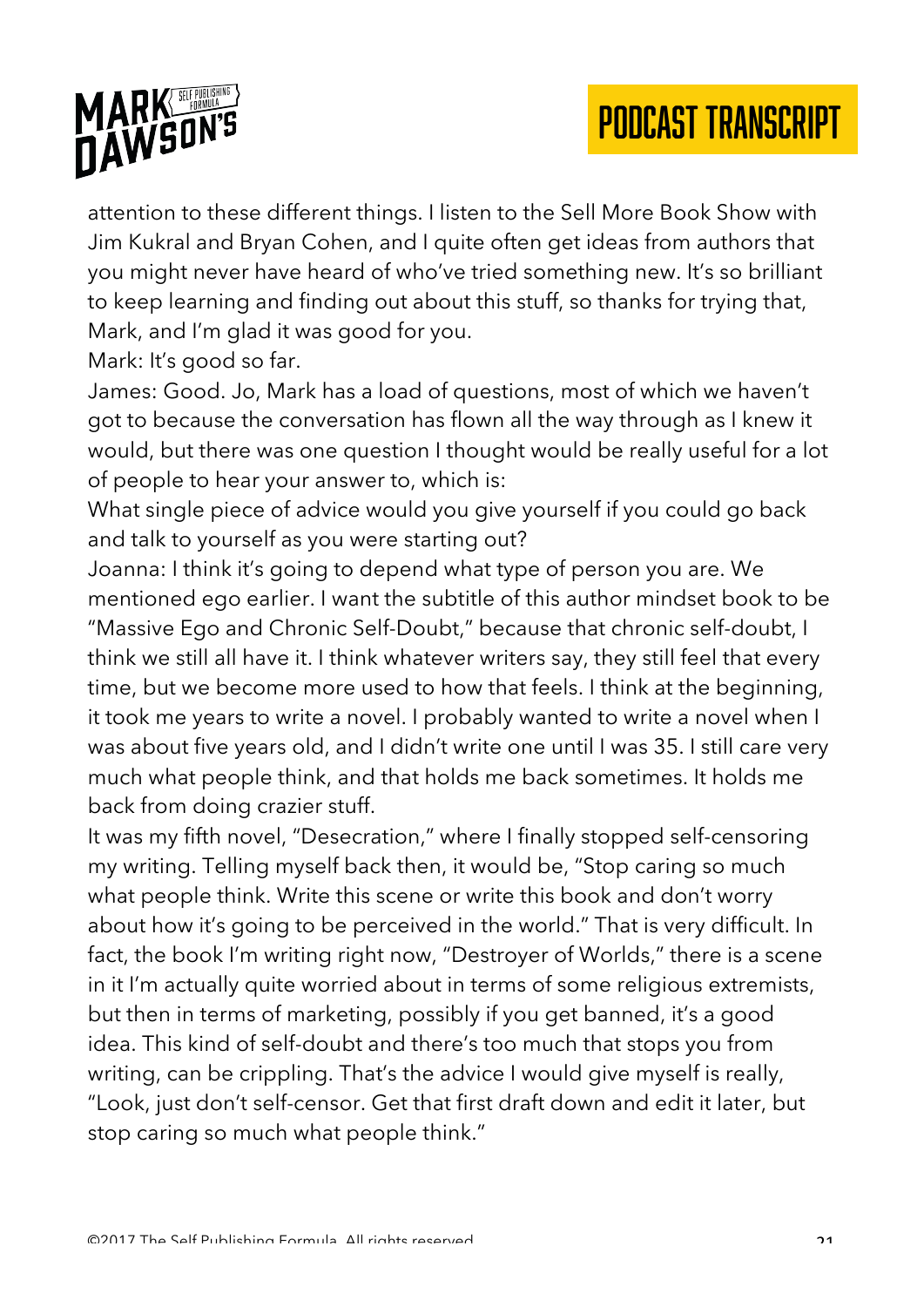

James: Great. That sounds like a really good note to conclude on. I've no doubt that we will talk again in the future, Jo, because you're a good friend of the Self-Publishing Formula.

Mark, is there anything that we've missed from your astute mind that we need to talk to Jo about before we finally let her go?

Mark: I think we should certainly ask to tell listeners where they can find both of the horses that are pulling her chariot.

Joanna: Yes, you can find Joanna Penn at thecreativepenn.com and you'll find the Author 2.0 Blueprint now, which is a free e-book and video series and everything on how to do everything, and then J.F. Penn at jfpenn.com, F for Francis and my books are everywhere in all formats, and I'm on Twitter @thecreativepenn.

James: What a delight talking to Joanna. She's one of the brightest voices in the industry, totally engaging. By the way, she is also a professional standard broadcaster putting us to shame. I think she's so engaging and brilliant to talk to. An important influencer, has influenced you, has influenced quite a lot of the people who will be following and listening to our podcast, and so somebody who we always want to tap into and hear her view of what's changing and what's next.

Mark: Yeah, absolutely. She's always inspirational and her podcast is one of the first ones I listen to as soon as it comes up on Mondays. I'll always be listening to her.

James: Yeah, great. Okay, well that's about it for Podcast Number Two. You can email us at any point, support@selfpublishingformula.com. You want to suggest a guest? You want to ask a question? You want us to talk about a topic? Do let us know. I'd love to hear from you. Follow us on Twitter @selfpubform and we will see you in Podcast Three when we are going to be talking to one of the biggest names in indie publishing, the magnificent Marie Force.

Announcer: You've been listening to the Self-Publishing Formula Podcast. Visit us at selfpublishingformula.com for more information, show notes, and links on today's topics. You can also sign up for our free video series on using Facebook ads to grow your mailing list. If you've enjoyed the show, please consider leaving us a review on iTunes. We'll see you next time.